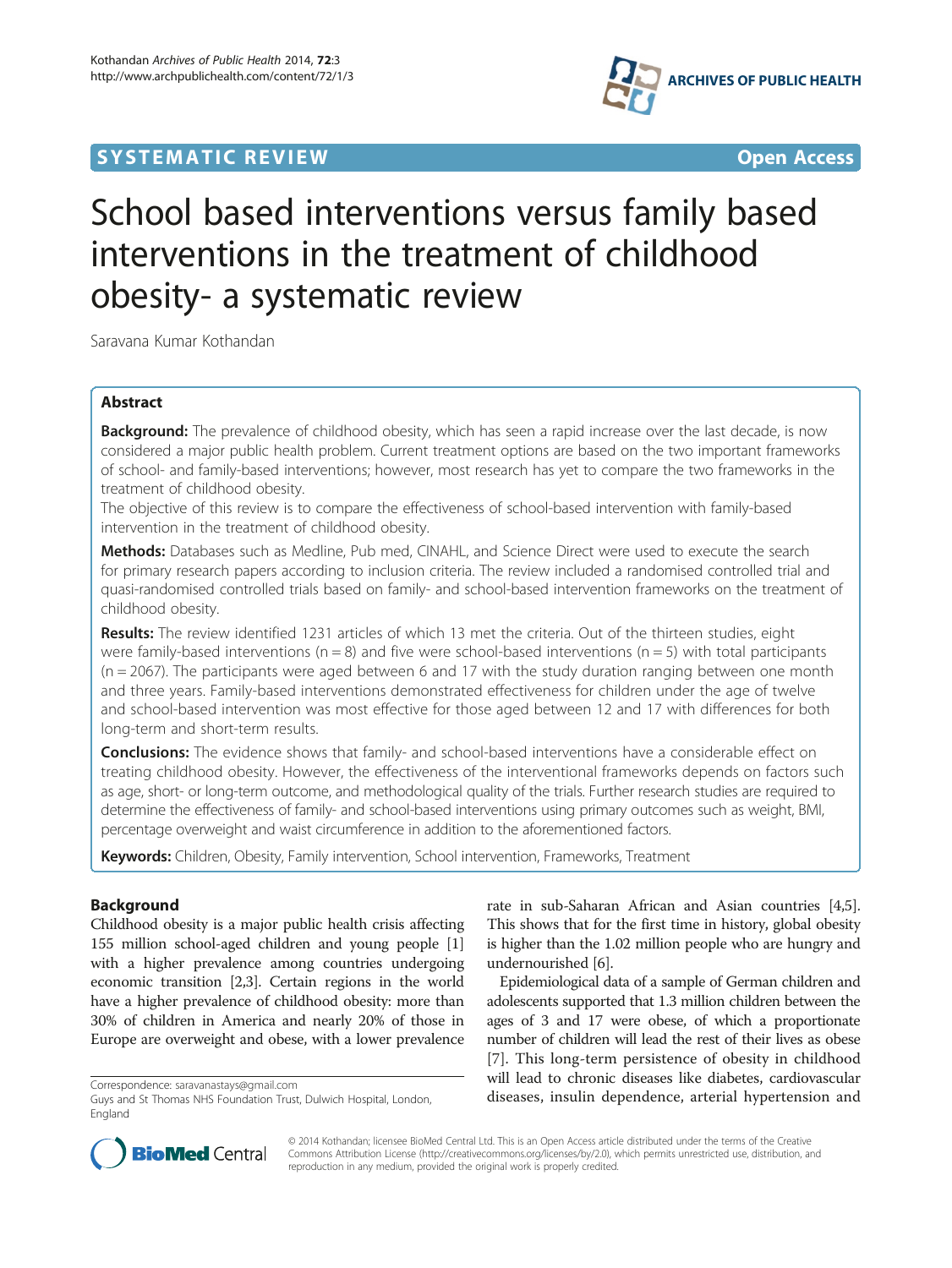cancer in adulthood. Moreover, obesity is considered an important nutritional disorder advancing slowly into the developing countries, one, which has an insidious long-term effect [\[8](#page-15-0),[9\]](#page-15-0).

Childhood obesity is multifactorial [[10\]](#page-15-0) and involves a range of interactions including host (genetic and learned behaviour), agent (energy imbalance) and possible environment (copious intake of food), inactive lifestyle and economic and socio-cultural influences [\[11](#page-15-0)]. Apart from the above chronic diseases, the main consequence of childhood obesity is metabolic syndrome characterised by type II diabetes and coronary heart disease [\[9,12](#page-15-0)]. For instance, there has been a surge in incidences of type 2 diabetes; in 1994, 5% of children were diagnosed with type 2 diabetes which increased to between 30% and 40% in subsequent years. 85% of those children diagnosed were obese [\[3,13\]](#page-15-0). A systematic review by Singh [[8](#page-15-0)] found that the risk of being overweight from childhood to adulthood is at least twice when compared to children of normal weight. Therefore, treatment of childhood obesity is important at the early stage [\[8](#page-15-0)].

There are two important factors that could lead to an increase in obesity, namely, genetic predisposition and individual factors. The genetic factor may create a susceptibility to obesity but it cannot be the single most important determinant responsible for obesity in a short span [[8,14\]](#page-15-0). The most important individual factors include nutrition and physical activity. Today's nutrition typically contains fat and protein, enhanced by sweetened drinks, and a lack of fibre intake with a huge increase in consumption of fast food; sometimes schools have the option to supply fast food to children [[9](#page-15-0)]. Physical factors such as an increase in sedentary lifestyles and the availability and marketing of foods, an increase in the use of computers and television viewing, greater dependence on vehicles for transportation, and decreases in physical activity in schools are considered major determinants of obesity [[8](#page-15-0)].

Apart from the above-mentioned consequences and complications of childhood obesity, findings from studies indicate a significant increase in psychosocial consequences of childhood obesity [\[15](#page-15-0)] and in many situations, obese children are stereotyped as unhealthy, academically unsuccessful, socially incompetent, unhygienic and lethargic. Furthermore, obese younger children can develop a negative self-image, which, when reflected in adolescence leads to deteriorating degrees of self-esteem associated with sadness, loneliness, and nervousness and will lead to high-risk behaviour [[16\]](#page-15-0).

Considering the various factors, it is not surprising that the treatment of childhood obesity is challenging, despite the increasing number of global research studies and government policies aiming to address the increasing prevalence of childhood obesity [\[9](#page-15-0)]. In addition, various

government initiatives from increasing physical activity after school and increasing active methods of transport are in the pipeline [\[17](#page-15-0)]. Moreover, the International Obesity Taskforce (IOTF) developed in Sydney has set principles to protect children from the commercial promotion of foods and beverages [\[1\]](#page-15-0).

Ultimately, the management of obesity shares the same basic principles as adults since the primary goal is weight reduction and the maintenance of normal weight [[6](#page-15-0)]. The treatment options for overweight and obese children have two important considerations, namely, pharmacological and non-pharmacological treatment [[5](#page-15-0)]. Pharmacological treatment options range from drugs to surgical intervention. These options support clinicians in the management of obesity and many studies support the clinical management [\[18\]](#page-15-0): this is not considered in this review. Although the non-pharmacological management strategies for overweight adults are different from those of children, they share the common principle of increasing physical activity and/or decreasing the intake of high-energy foods and modifying the common shared environment [\[5,19\]](#page-15-0). In one of the review by Luttikhuis et al., the investigator identified 64 trials, of which 54 were non-pharmacological lifestyle interventions. Most of the trials had a small sample size and a short-term follow up. In spite of these limitations, the reviewer concluded that family-based intervention with a behaviour program to change the diet, lifestyle, physical activity and thinking patterns proved effective in the treatment of overweight and obesity [\[5](#page-15-0)].

The intervention has two important frameworks, familybased intervention and school-based intervention. Many studies demonstrate the importance of quality and quantity of food intake and claim that parents influence the level of activity patterns in schoolchildren [\[20\]](#page-15-0). More coordinated assessment of children and their families is needed to establish whether developmental, environmental and psychological factors, which could lead to inactivity and poor eating habits, have on effect on weight gain [[21](#page-15-0)]. Moreover, parents or carers have important and long lasting effects on a child's eating and physical activity patterns throughout their life [\[22\]](#page-15-0), and act as a primary mediator for behaviour change [[23](#page-15-0)]. A five- and ten-year study on family behavioural treatment reported that predictors for behavioural change among both children and their parents include self-monitoring and praising the children to influence a change in their behaviour [\[24\]](#page-15-0). This study is augmented by the study of Golan and Crow [\[25](#page-15-0)] which reported the advantages of using a conventional approach using parents as an exclusive agent. The same study found long-term positive results with 60% of children in the treatment group and 30% in the control group non-obese at the end of the study. One of the critiques about the family-based-intervention is that the amount and kind of interaction between the child and its parents'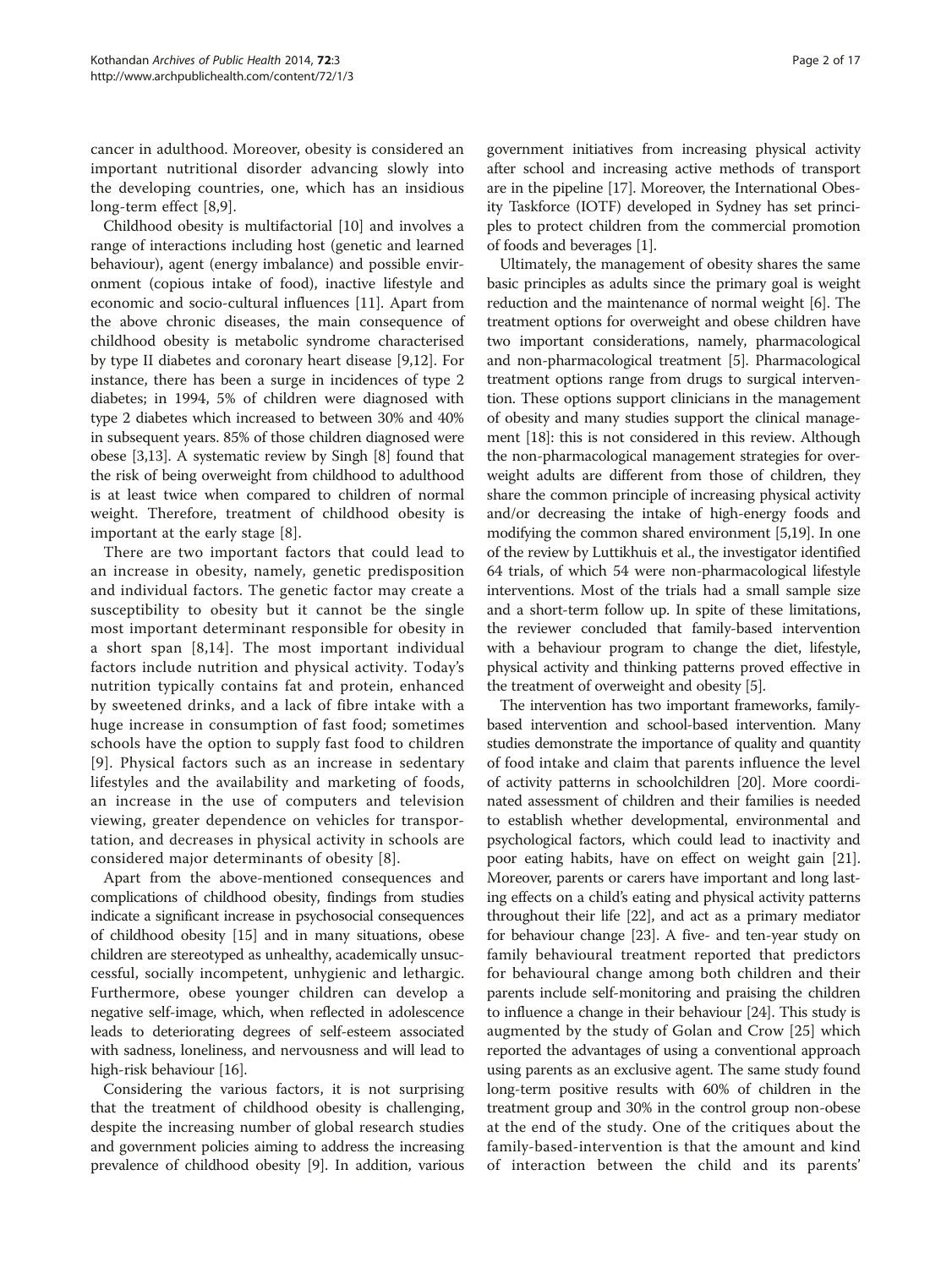behaviour outside the experiment setting is one of the main problems considered. This explains the reasons why the effectiveness of a family weight loss program is difficult to determine [[26\]](#page-15-0).

This was enhanced by NHS CRD evaluation through a range of studies to examine the effects of family-based intervention, which focussed on two factors; to assess the parent as the agent and behavioural modification programmes [[10](#page-15-0)]. It has been found that the parent-as-agent group could help to reduce the weight of the children [\[27](#page-15-0)].

From a different perspective, schools influence the lives of most children and therefore act as a platform for health education and health promotion regarding diet, physical activity and other healthy behaviour [\[27\]](#page-15-0). They also play an active role in encouraging children to adopt and maintain healthy eating habits and increase physical activity (CDC). Veugelers and Fitzgerald [\[28\]](#page-15-0) examined the efficacy of school-based programs for childhood obesity and concluded that school acts as a platform for children to enhance their future health and wellbeing by eating healthily and encouraging physical activity. Since the framework of school-based intervention may improve and provide social benefits, it will improve the child's health throughout the critical period of growth and maturation and help them to continue healthy habits throughout their lives [[29\]](#page-15-0). Even though dietary habits, healthy lifestyle education, physical activity and involvement of parents have been accepted as modifiable variables, which are linked to evidence of childhood obesity, a true understanding of all causative factors is imprecise [[30](#page-15-0)]. This made it evident that there is degree of variability prevailing in methodological and theoretical underpinning among school-based programs making the evaluation of the effectiveness of outcomes more complex [\[29](#page-15-0)].

Meta-analysis by Suarez et al. [\[31\]](#page-15-0) found that schoolbased intervention is effective in decreasing and managing childhood obesity, but not in reducing BMI in intervention groups when compared to control groups. This result contrasts with that of Katz et al. [[32](#page-15-0)] where nutrition and physical activity intervention showed a significant decrease in BMI in the intervention group when compared to the control group. In a review by Sharma [\[17\]](#page-15-0), the intervention carried out in upper elementary and lower middle schools was most helpful in the treatment and prevention of childhood obesity. Furthermore, systematic reviews by Connelly et al. [[33\]](#page-15-0) and Ells et al. [[34\]](#page-15-0) showed that the effectiveness of school-based interventions is extremely limited with insufficient quality and outcome, which was recommended through Katz et al. [\[32\]](#page-15-0). The reviews also showed that there is only a small number of Randomised controlled Trial's (RCTs) and only a few on the treatment of childhood obesity [\[35\]](#page-15-0).

High-quality research evidence focuses on intervention components such as physical activity, lifestyle, drug and

surgical intervention for the treatment of childhood obesity [[11](#page-15-0)]. A review by Cochrane collaboration carried out by Luttikhuis and colleagues [[5](#page-15-0)] which focused mainly on components like diet, physical activity and/or lifestyle and social support was found to be effective. In addition, Zenzen and Kridli [\[29](#page-15-0)] and Suarez et al. [\[31](#page-15-0)] agreed that the above components through a school-based intervention framework were found to be effective in the treatment of childhood obesity. In contrast, Berry [[36](#page-15-0)] reported evidence to support the effectiveness of family-based intervention for childhood obesity. This raised the question as to which one of the frameworks (family-based intervention or school-based intervention) is most effective in treating obesity among children. It became evident through the literature search that previous research had not compared the two frameworks for treatment of childhood obesity. The aim of this review is to provide up-to-date evidence from research studies, which have employed a study design seeking to compare the outcomes of school-based intervention with family-based intervention in the treatment of childhood obesity. It is important to know which strategy is more effective in reducing weight or for maintaining a healthy weight long-term following the treatment [\[5,37](#page-15-0)].

#### Methods

# Criteria for considering studies for this review

Types of studies:

The study includes data from both short- and longterm randomised control trials (12 weeks – 12 months). The primary studies included in the review focused on the treatment of childhood obesity through two comparing strategies, e.g. school- and family-based interventions. Though randomised control trials contribute least when it comes to how and why some factors affect health and behaviour, they are useful for testing the applied interventions with specific objectives [\[38\]](#page-15-0).

The included studies reported both short- or longterm follow up and the level of evidence check table was used to assess the level of evidence of RCT and Quasi RCT studies, which were adapted from National institute of clinical excellence (NICE) [\[39](#page-15-0)].

#### NICE Grading of Evidence and Recommendations [\[39](#page-15-0)]

Grading of evidence

Ia: Evidence from systematic review or meta-analysis of randomised controlled trials

Ib: Evidence from at least one randomised controlled trial

IIa: Evidence from at least one well-designed controlled study without randomisation

IIb: Evidence from at least one well-designed

quasi-experimental study, such as a cohort study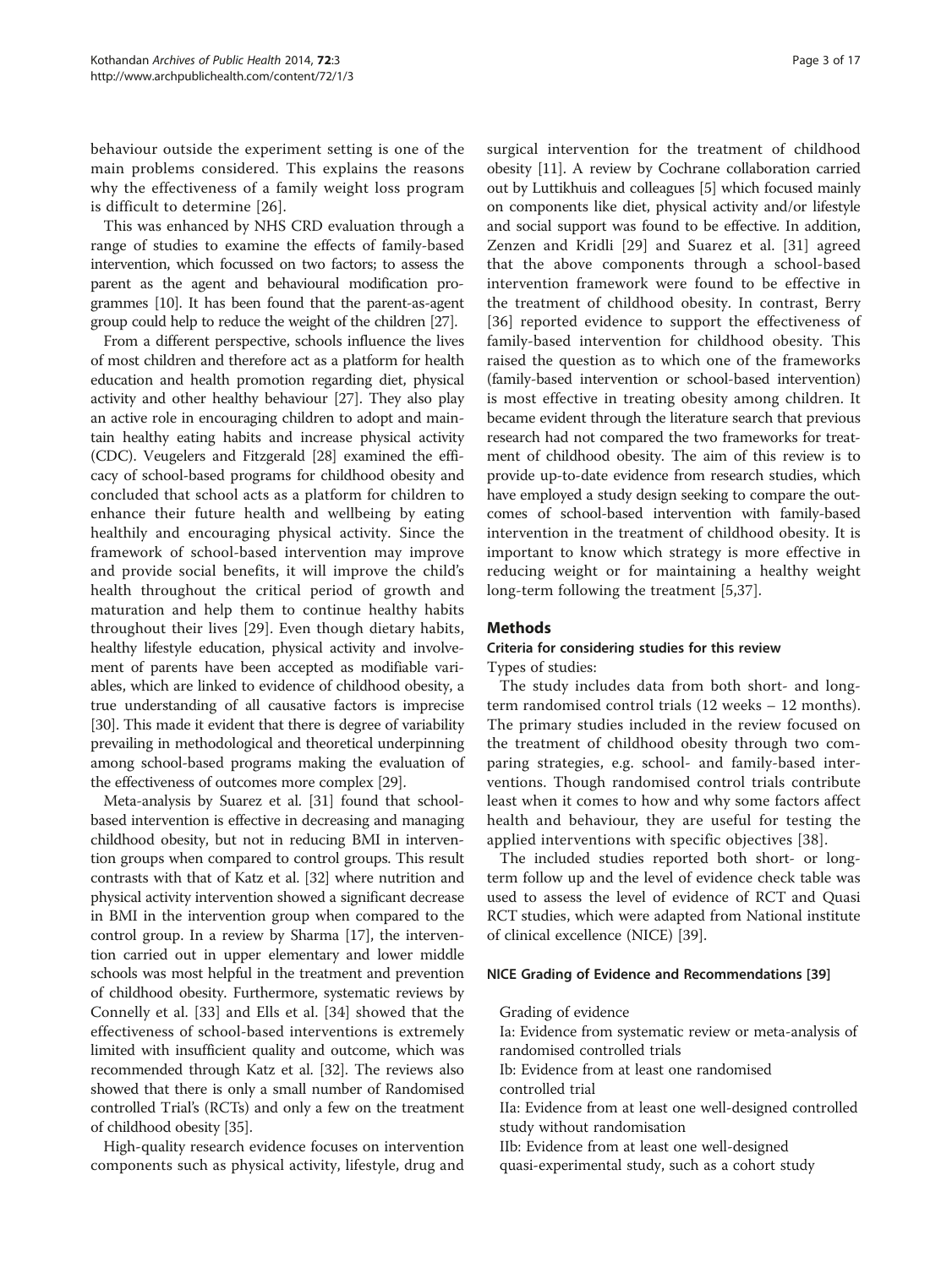III: Evidence from well-designed non-experimental descriptive studies, such as comparative studies, correlation studies, case–control studies and case series IV: Evidence from expert committee reports, opinions and/or clinical experience of respected authorities Grading of recommendations A: Directly based on hierarchy I evidence B: Directly based on hierarchy II evidence or extrapolated from hierarchy I evidence C: Directly based on hierarchy III evidence or extrapolated from hierarchy I or II evidence

D: Directly based on hierarchy IV evidence or extrapolated from hierarchy I, II or III evidence

#### Types of participants:

The studies included obese children younger than 18 years at the start of the study of any nationality. The primary studies reflected both the baseline information and post-intervention measurement of the obese children. Children of normal BMI were not considered because the review focus is only on the treatment of childhood obesity through school and family-based intervention.

Intervention:

The interventional components considered for studies includes,

Physical activity Diet and nutrition Modifying the diet and exercise behaviour Health promotion strategies Or a combination of the above

The above delivered interventions were given through either school or family-based framework

Setting:

Interventions were carried out either at school or in a family setting and depend on the framework used in the particular study.

#### Type of comparison

The review compares the school-based intervention with family-based intervention using measurements of the outcomes.

Intervention Personnel

There were no special considerations or restrictions on who delivered the intervention. For example, researcher, PCT professionals, physicians, nutrition/diet professionals, teachers, family members, or health professionals. Nevertheless, the interventions had to be delivered through a family or school setting.

Interventions excluded

Any study that used interventions specifically designed for the prevention of childhood obesity was excluded.

Types of outcome

The studies included in this review reported one or more of the following outcomes including the baseline and post-intervention measurement. Self-reported height and weight measurements were not considered.

Primary Outcomes: Height and weight BMI: A validation study by Pietrobelli et al. [\[40\]](#page-15-0), supports that Body Mass Index can be used to assess body fatness. In addition, this study interprets that BMI should be used cautiously when applying to children in the maturation stage. BMI z score Percentage overweight

The studies were included if they reported measurements of body frame (in percentages) and bodyweight (in kilograms) by X-ray absorptiometry along with one of the above. The primary outcome was measured immediately after the completion of the intervention.

Secondary outcomes:

Body fat distribution or waist-hip circumference

Measures such as lipid profile

- Behaviour change (activity levels and energy intake)
- Cost effectiveness/cost of intervention.

The secondary outcomes were measured during follow up of the studies where the primary outcomes were not significant.

#### Search methods for identification of studies

A PICO (Population, Intervention, Comparison and Outcome) framework was applied to identify the studies for this review [\[41,42](#page-15-0)]. The search strategy used in this review was developed by Centre for Review and Dissemination [[43](#page-15-0)] to undertake a systematic review of research on effectiveness.

A computerised electronic search was performed to identify relevant articles published between January 2000 and August 2010. The relevant articles were located through a computer-assisted search conducted on Medline-Ovid, Pub med, CINAHL, Science Direct and DARE database. On reading the abstract and full text article, the studies were selected depending on the criteria and graded accordingly. In addition to the database search, reference lists of articles were screened on school-based and family-based interventions to locate more studies to use for the review. Internet Google Scholar and professional networking sites were used to identify vague literature.

#### Search methods to identify unpublished and on-going studies

The search for grey literature was carried out to find ongoing studies, government reports, working papers, fact sheets, conference proceedings and international papers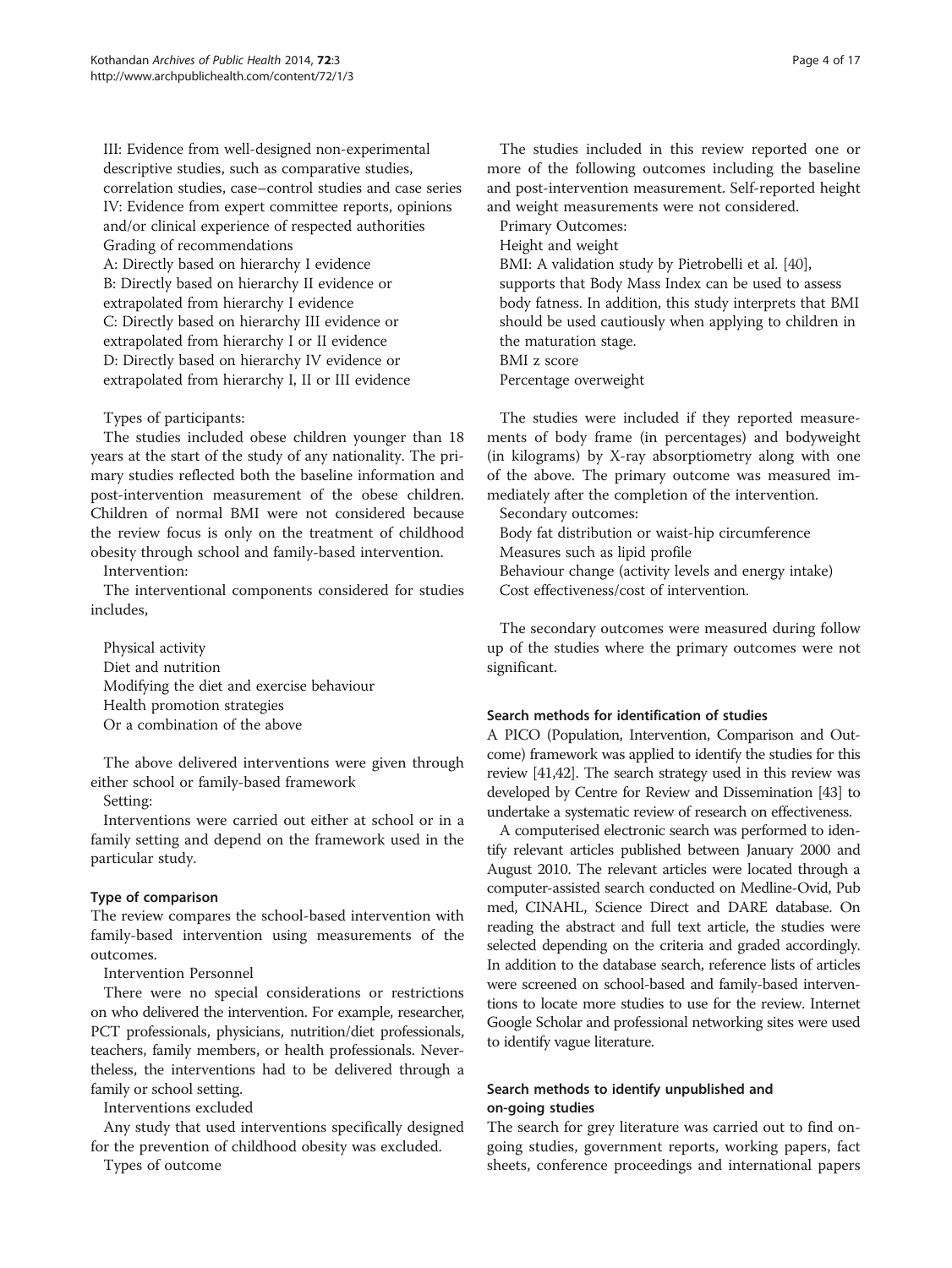which are unpublished in databases [[44](#page-15-0),[45](#page-15-0)]. This review executed a search for grey literature in Open SIGLE (System for Information on Grey Literature in Europe), HSR Proj (Health services research projects in progress), Google Scholar, CRD and CRISP (Computer Retrieval of Information on Scientific Projects) Database.

#### Inclusion and exclusion Criteria

#### Inclusion criteria

The inclusion criteria for this review were randomised controlled trial and quasi- randomised controlled trial in the treatment of childhood obesity. The treatment should include either school- or family-based programs as frameworks that directly or indirectly implement the application of an intervention such as physical activity, behavioural and dietary changes. The research could be written in any language providing it had been peer reviewed and focussed on children below the age of 18 years.

Exclusion criteria

The exclusion criteria for the review includes any intervention programmes specifically designed for the prevention of childhood overweight or obesity, programmes that enrolled children for specific medical problems which may have an impact on interventions for obesity and studies and applied interventions for physical activity, diet or behaviour change without family or school-based frameworks. Community-based programs, literature reviews, qualitative studies and non-randomised trials were also excluded.

#### Quality appraisal tool:

The methodological quality of randomised controlled trials [RCTs] is commonly used to assess the risk of bias on the trial [[46](#page-15-0)]. This review used the Critical Appraisal Skills Programme (CASP) tool to assess the methodological quality of the included studies adapted from PHRU [[47](#page-15-0)]. This critical appraisal tool is used for analytical evaluations of the quality of research work, particularly the methods applied to avoid biases in the research project [\[48\]](#page-15-0).

#### Data extraction approach

Data extraction for this review involved extracting data from the title, abstract and full text of the primary studies; the amount of information gathered depended directly on the research question. Moreover, a data extraction form, specifically designed to collect the necessary data from the primary research papers, was used. This review adapted the data extraction form from the 2nd edition of Centre for Reviews and Dissemination (CRD) [[29](#page-15-0),[49](#page-15-0)].

# Data Synthesis

The review used descriptive data synthesis to investigate the effectiveness of the interventions and their differences. Critical analysis of the studies were carried out by highlighting the similarities and differences between the studies to identify the heterogeneity among outcomes, study design, quality and reported effects [\[49\]](#page-15-0). The specific objective of this review is to assess the efficacy of schoolbased intervention versus family-based intervention in the treatment of children with obesity with reported primary outcomes like weight, BMI or BMI Z score and percentage overweight.

# Results

The initial search yielded 1231 articles from various databases; after screening the titles and abstract of the articles, 23 articles were retrieved and the full text was reviewed. Of the 23 retrieved articles, 13 met the study criteria and were included for this systematic review. All studies included in the review met the NICE Grading of evidence and recommendation level of I b and A (Evidence from at least one randomised controlled trial). Please see the flow chart (Figure [1\)](#page-5-0) and characteristics of included studies in Table [1](#page-6-0).

# **Participants**

#### Age and gender

All the included studies have obtained data from both males and females. The mean age of participants in the groups was six years old; six studies used participants older than six years [\[50](#page-15-0)-[54\]](#page-16-0), four studies [[50,51](#page-15-0),[55](#page-16-0),[56](#page-16-0)] used participants above the age of eight years, one study by Carrel et al. [[52\]](#page-16-0) used participants of  $12 \pm 0.5$  years and a study by Vissers et al. [[57\]](#page-16-0) used participants of  $17 \pm 1.3$  years.

#### Interventions

Eight trials [\[58,59\]](#page-16-0) focussed on family-based interventions and the remaining five trials [\[52-54,57,60](#page-16-0)-[66](#page-16-0)] focussed on school-based interventions with one or a combination of physical activity, diet and nutrition and modifying the diet and exercise behaviour components. Six studies [[50,51](#page-15-0)[,55,56,59,67\]](#page-16-0) used all three components in familybased interventions and two studies [\[57,67\]](#page-16-0) from schoolbased interventions used all three components. One study [[58](#page-16-0)] from the family-based intervention group and two family-based intervention studies [\[52,60](#page-16-0)] utilised physical activity and diet as a components of the intervention. Aside from that, two studies [\[53,68](#page-16-0)] used a lifestyle change approach instead of the above-mentioned three approaches. Please refer to Table [2](#page-9-0).

# **Outcomes**

# Weight

Out of thirteen studies included in this review, seven studies [[51](#page-15-0)[,55,56,58,59,67](#page-16-0),[68](#page-16-0)] from the family-based intervention group and four studies [[53,57,60,61](#page-16-0)] from the school-based intervention group reported weight as an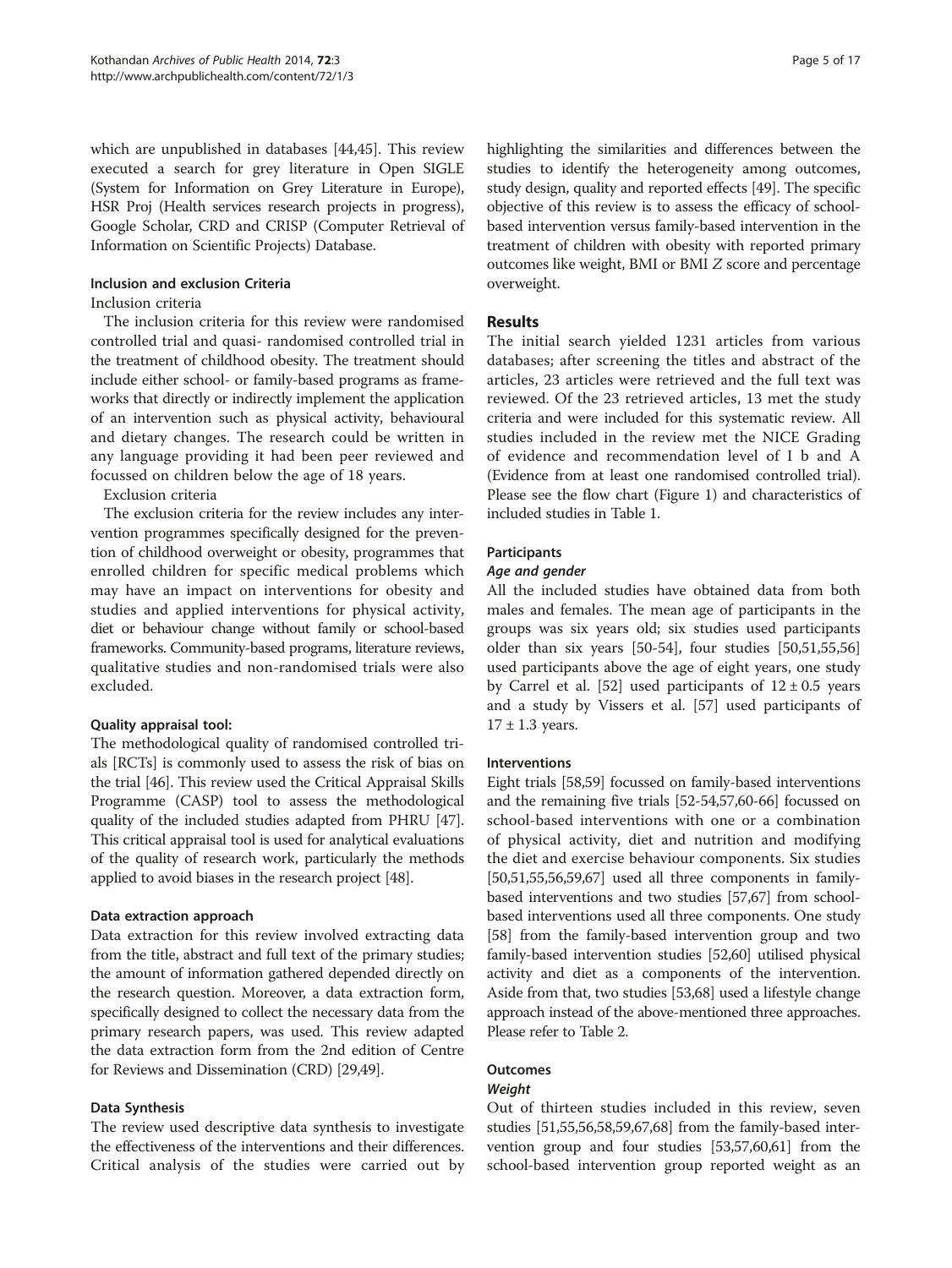<span id="page-5-0"></span>

outcome measure. Seven studies [\[51](#page-15-0)[,55,56,58,59,67,68\]](#page-16-0) reported weight loss in the family-based intervention group and one study from each group [[50](#page-15-0)[,52](#page-16-0)] did not include weight as an outcome measure. Please refer to Table [3.](#page-9-0)

#### BMI and BMI Z score:

Twelve studies reported BMI as an outcome measure except Janicki et al. [[50](#page-15-0)] who reported BMI Z scores as an outcome measure. Four studies from the family-based intervention group [[56-58](#page-16-0),[60\]](#page-16-0) and two studies from school-based intervention [[57,60\]](#page-16-0) showed a significant decrease in BMI. Four studies [[50,51,](#page-15-0)[59,68](#page-16-0)] reported a significant decrease in the BMI Z score.

#### Percentage overweight:

Three studies from family-based interventions [[51](#page-15-0),[55](#page-16-0),[59](#page-16-0)] and three studies from school-based interventions reported a significant decrease in percentage overweight.

#### Quality of reporting:

The author assessed the methodological quality of included studies using the CASP tool developed by the public health research unit [\[47](#page-15-0)]. All included studies showed some methodological weakness according to the CASP criteria of assessment. Seven studies from the family-based intervention group scored high methodological quality between eight and ten, except a study by Goldfield et al. [\[55\]](#page-16-0) which reported low methodological quality, whereas on average

five school-based intervention studies reported methodological quality between six and seven out of ten. Methodological quality of two studies, one from family-based interventions (Goldfield et al. [[55](#page-16-0)]) and one from schoolbased interventions (Carrel et al. [\[52\]](#page-16-0)) scored six out of ten. These two studies scored less points due to a lack of participants, follow up and data collected in the studies. Please refer Tables [4](#page-10-0) and [5.](#page-11-0)

#### Allocation

All included studies were sequentially allocated to one of the groups; however, in three studies [\[52,55,67\]](#page-16-0) the sequence of randomisation was not clear. Out of the thirteen studies included, six studies [[50,51](#page-15-0)[,56,58,68](#page-16-0)] from the family-based intervention group and one study [[60](#page-16-0)] from the school-based intervention group used a randomisation procedure concealed through an opaque envelope and computer generated stratification. The remaining studies [[52,53,55,59,67](#page-16-0)] provided no information about concealment, but participants were allocated randomly into intervention and control groups.

#### Incomplete data:

Two studies [\[53,59](#page-16-0)] in the school-based intervention group had incomplete outcome data and intention to treat analysis was presented in three studies [[51,](#page-15-0)[59,68](#page-16-0)] in the family-based intervention group.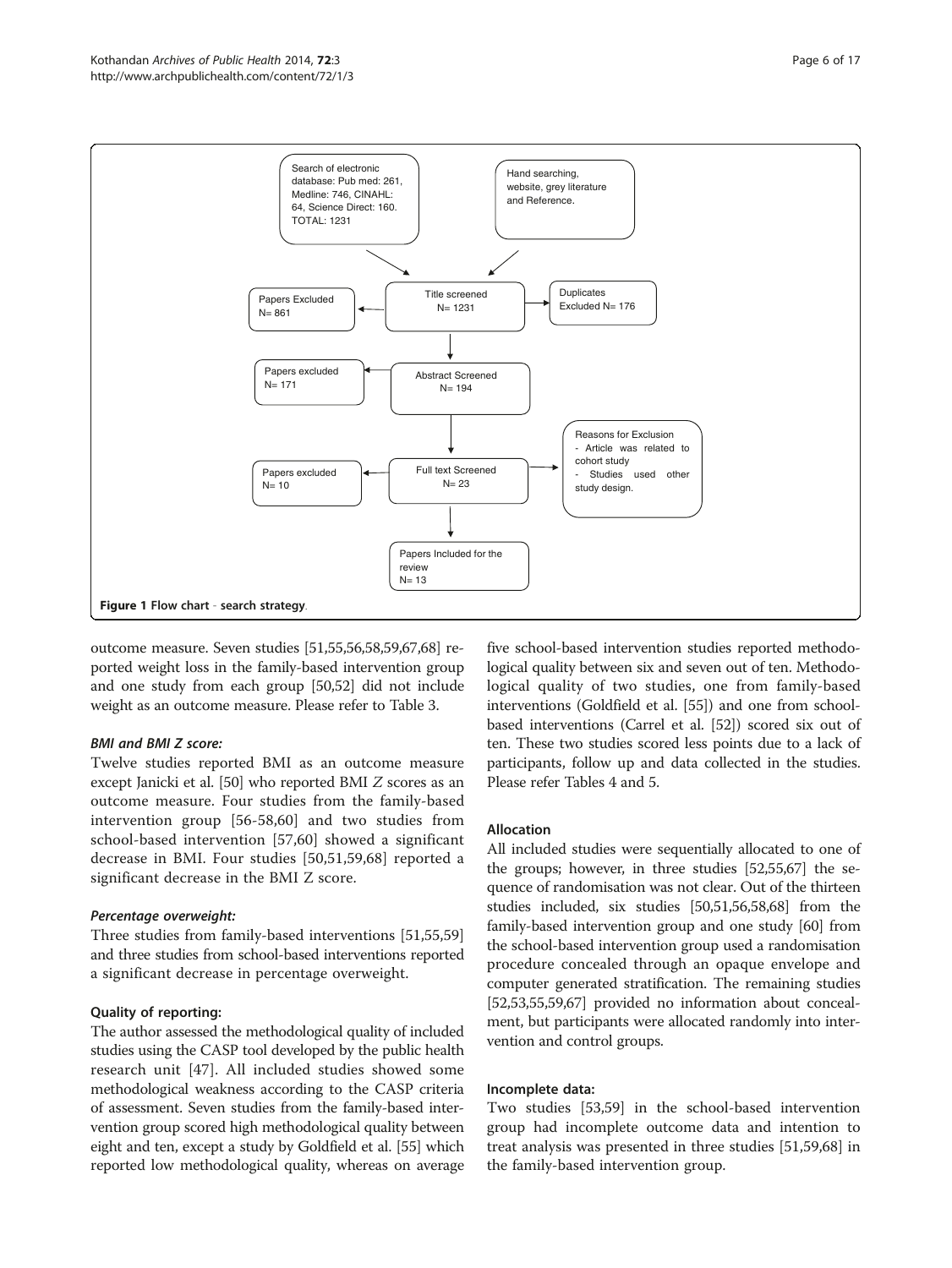#### <span id="page-6-0"></span>Table 1 Characteristics of included studies

| Study                            | Age (years)                       | Population and age at<br>time of outcome assessment                                                                                                     | Aim/objective                                                                                                                                                           | <b>Results</b>                                                                                                                                                                                                       |
|----------------------------------|-----------------------------------|---------------------------------------------------------------------------------------------------------------------------------------------------------|-------------------------------------------------------------------------------------------------------------------------------------------------------------------------|----------------------------------------------------------------------------------------------------------------------------------------------------------------------------------------------------------------------|
|                                  | Family based intervention studies |                                                                                                                                                         |                                                                                                                                                                         |                                                                                                                                                                                                                      |
| Jiang<br>et al. [67]             | <13                               | Obese children between the grade of<br>7-9 and their parents of the children.                                                                           | The focus of the intervention is to<br>evaluate the effectiveness of family<br>based intervention among the<br>school children                                          | - The treatment group showed a<br>statistically significant result in<br>reducing BMI (<0.001) compared<br>to control group                                                                                          |
|                                  |                                   | 75 families.                                                                                                                                            |                                                                                                                                                                         |                                                                                                                                                                                                                      |
|                                  |                                   | participants: $n = 68$                                                                                                                                  |                                                                                                                                                                         |                                                                                                                                                                                                                      |
|                                  |                                   | Condition A- treatment group<br>$n = 33$ (m/f = 20/13)                                                                                                  |                                                                                                                                                                         |                                                                                                                                                                                                                      |
|                                  |                                   | Condition B- control group<br>$n = 35$ (m/f = 21/14)                                                                                                    |                                                                                                                                                                         |                                                                                                                                                                                                                      |
| Garipagaoglu 6-14<br>et al. [58] |                                   | Obese children of 6-14 years and/ or<br>their parents, BMI value exceeding the<br>97th percentile for age and gender is<br>taken as inclusion criteria. | The focus of the study is to assess the<br>short and long term effects of family<br>based group treatment in the<br>management of childhood obesity.                    | The individual treatment group lost<br>more weight than group treatment.                                                                                                                                             |
|                                  |                                   | Self-referred children and their<br>parents.                                                                                                            |                                                                                                                                                                         | Statistically significant decrease (BMI,<br>BMI SDS and also in energy intake) is<br>seen among the groups (<0.001)                                                                                                  |
|                                  |                                   | Unit of allocation into two groups.<br>participants: 80 (51% male and<br>49% female)                                                                    |                                                                                                                                                                         | The decrease in the BMI and BMI SDS<br>is not maintained over the follow up<br>measurement period, however there<br>was decline in BMI seen in individual<br>group                                                   |
|                                  |                                   | Condition A Individual treatment<br>$(n = 40)$                                                                                                          |                                                                                                                                                                         |                                                                                                                                                                                                                      |
|                                  |                                   | Condition B group ( $n = 40$ )                                                                                                                          |                                                                                                                                                                         |                                                                                                                                                                                                                      |
| Kalarchian<br>et al. [51]        | $8 - 14$                          | Ninety- three Overweight and Obese<br>children between the ages of 8-14<br>years and their parents were included<br>in the study.                       | The focus of the study was to evaluate<br>the efficacy of family based weight<br>control in the management of severe<br>childhood obesity.                              | The planned contrast showed<br>statistically significant differences in<br>percentage overweight in 6 months<br>and small significant result in other<br>medical parameters by 6-12 months.<br>Children who attended |
|                                  |                                   | The participants were recruited<br>through direct mailings, distribution<br>of brochures through local school<br>and community presentations            |                                                                                                                                                                         | ≥75% of intervention sessions<br>maintained decrease in percentage<br>overweight for 18 months                                                                                                                       |
|                                  |                                   | Total number of participants: 93                                                                                                                        |                                                                                                                                                                         |                                                                                                                                                                                                                      |
|                                  |                                   | a) Condition A- Family Based<br>condition (FB) $n = 33$                                                                                                 |                                                                                                                                                                         |                                                                                                                                                                                                                      |
|                                  |                                   | b) Condition B- Parent only (PO)<br>$n = 34$                                                                                                            |                                                                                                                                                                         |                                                                                                                                                                                                                      |
|                                  |                                   | c) Condition C- Wait list control<br>condition (WLC) $n = 26$                                                                                           |                                                                                                                                                                         |                                                                                                                                                                                                                      |
| Golan<br>et al. [59]             | $8 - 11$                          | Children of 6-11 years and<br>their parents                                                                                                             | The focus of the study was to evaluate At the end of the study, treatment<br>the relative efficacy of treating obesity                                                  | was effective among parent only                                                                                                                                                                                      |
|                                  |                                   | The children were recruited through<br>advertisement in local newspaper.                                                                                | via a family- based health centred inter support. Non obese status was also<br>vention targeting parent only v. parent achieved by two children.<br>and obese children. |                                                                                                                                                                                                                      |
|                                  |                                   | Condition A (parent only) - 14 families<br>with 17 children                                                                                             |                                                                                                                                                                         |                                                                                                                                                                                                                      |
|                                  |                                   | Condition B (Parent and children) – 18<br>families with 20 children                                                                                     |                                                                                                                                                                         |                                                                                                                                                                                                                      |
| Golley<br>et al. [68]            | $6 - 9$                           | Total 111(64% female) overweight,<br>prepubertal children between 6-9<br>years of age and their parents                                                 | The focus of the study is to evaluate<br>the effectiveness of parenting skills                                                                                          | -All three groups had a statistically<br>significant reduction over 12<br>months.                                                                                                                                    |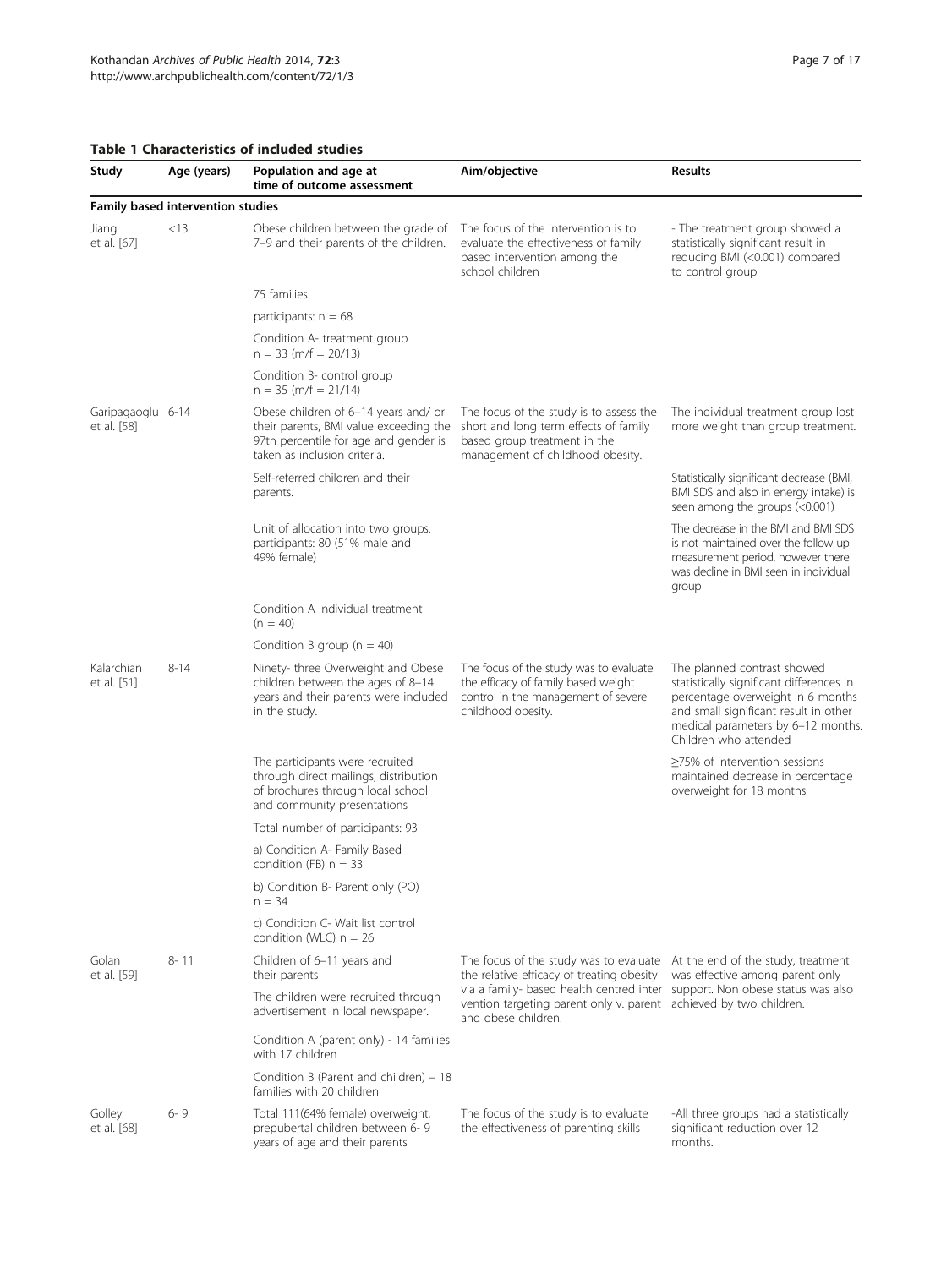# Table 1 Characteristics of included studies (Continued)

|                          |                                   |                                                                                                                                                                                               | training as a key strategy for treatment<br>of overweight children.                                                                                                                                                                                        |                                                                                                                                                                                                                |
|--------------------------|-----------------------------------|-----------------------------------------------------------------------------------------------------------------------------------------------------------------------------------------------|------------------------------------------------------------------------------------------------------------------------------------------------------------------------------------------------------------------------------------------------------------|----------------------------------------------------------------------------------------------------------------------------------------------------------------------------------------------------------------|
|                          |                                   | Media publicity and school newsletter.                                                                                                                                                        |                                                                                                                                                                                                                                                            | - In 12 months follow up data shows<br>that BMI z score reduced to 9% in<br>$P + DA$ group, 6% in P group and<br>5% in WLC group. 45% of children<br>in WLC group increased their<br>BMI z score.              |
|                          |                                   | Condition A - Parenting- skills training<br>with intensive lifestyle education<br>$(P + DA) n = 38(13)$                                                                                       |                                                                                                                                                                                                                                                            | - All though there is no statistical<br>significance between the groups,<br>BMI has decreased double the<br>number in 12 months.                                                                               |
|                          |                                   | b) Condition B - Parent alone<br>$(P) n = 37(13 boys)$                                                                                                                                        |                                                                                                                                                                                                                                                            |                                                                                                                                                                                                                |
|                          |                                   | c) Condition C - Wait listed<br>condition (WLC) $n = 36(13 \text{ boys})$                                                                                                                     |                                                                                                                                                                                                                                                            |                                                                                                                                                                                                                |
|                          | School based intervention studies |                                                                                                                                                                                               |                                                                                                                                                                                                                                                            |                                                                                                                                                                                                                |
| Sacher<br>et al. [56]    | $8 - 12$                          | Obese children between the ages<br>of 8-12 years and their parents                                                                                                                            | The focus of the intervention is to<br>evaluate the effectiveness of the<br>Mind, Exercise, Nutrition, do it (MEND)<br>program, a family based community<br>intervention for childhood obesity.                                                            | At six months both waist<br>circumference and BMI were<br>highly significantly less in<br>intervention group than control<br>group when adjusted to baseline.                                                  |
|                          |                                   | The participants were recruited from<br>five different UK sites by referral from<br>local health professionals (dieticians,<br>school nurses, and general<br>practitioners) or self-referred. |                                                                                                                                                                                                                                                            |                                                                                                                                                                                                                |
|                          |                                   | a) Condition A (Intervention<br>group) - 60 allocated (52%)                                                                                                                                   |                                                                                                                                                                                                                                                            |                                                                                                                                                                                                                |
|                          |                                   | b) Condition B (Wait listed<br>$(48%)$ – 56 allocated $(48%)$                                                                                                                                 |                                                                                                                                                                                                                                                            |                                                                                                                                                                                                                |
| Goldfield<br>et al. [55] | $8 - 12$                          | Obese children between<br>8-12 years and their parents.                                                                                                                                       | To evaluate the effectiveness of<br>family based intervention in terms<br>of cost effectiveness intervention.                                                                                                                                              | The result of the study showed that<br>family based behavioural intervention<br>for childhood obesity is cost effective<br>when provided in group format<br>compared to group plus<br>individualised treatment |
|                          |                                   | Newspaper advertisements and                                                                                                                                                                  |                                                                                                                                                                                                                                                            |                                                                                                                                                                                                                |
|                          |                                   | physicians referrals.                                                                                                                                                                         |                                                                                                                                                                                                                                                            |                                                                                                                                                                                                                |
|                          |                                   | Condition A (mixed) - 12                                                                                                                                                                      |                                                                                                                                                                                                                                                            |                                                                                                                                                                                                                |
|                          |                                   | Condition B (group only) - 12                                                                                                                                                                 |                                                                                                                                                                                                                                                            |                                                                                                                                                                                                                |
| Carrel<br>et al. [52]    | $12.5 \pm 0.5$                    | School going obese children<br>with an age of $12.5 \pm 0.5$                                                                                                                                  | To determine the effectiveness of<br>school based fitness program to<br>improve fitness, body composition<br>and insulin sensitivity.                                                                                                                      | There is greater decrease in<br>percentage of body fat in the<br>treatment group compared<br>with control group after end<br>of 9 months intervention                                                          |
|                          |                                   | Recruitment method not mentioned                                                                                                                                                              |                                                                                                                                                                                                                                                            |                                                                                                                                                                                                                |
|                          |                                   | Condition A: 24 in two groups                                                                                                                                                                 |                                                                                                                                                                                                                                                            |                                                                                                                                                                                                                |
|                          |                                   | Condition B: 24 in two groups 48%<br>were female                                                                                                                                              |                                                                                                                                                                                                                                                            |                                                                                                                                                                                                                |
| Francis<br>et al. [60]   | Sixth year<br>primary school      | Six year primary school children                                                                                                                                                              | The focus of the study is to evaluate<br>the effectiveness of short term,<br>school based, and multi-component<br>education intervention on improving<br>the knowledge, attitude and behaviour<br>of primary school children towards<br>obesity treatment. | The participants in the groups<br>had a BMI ≥85th percentile and<br>they showed changes in BMI.                                                                                                                |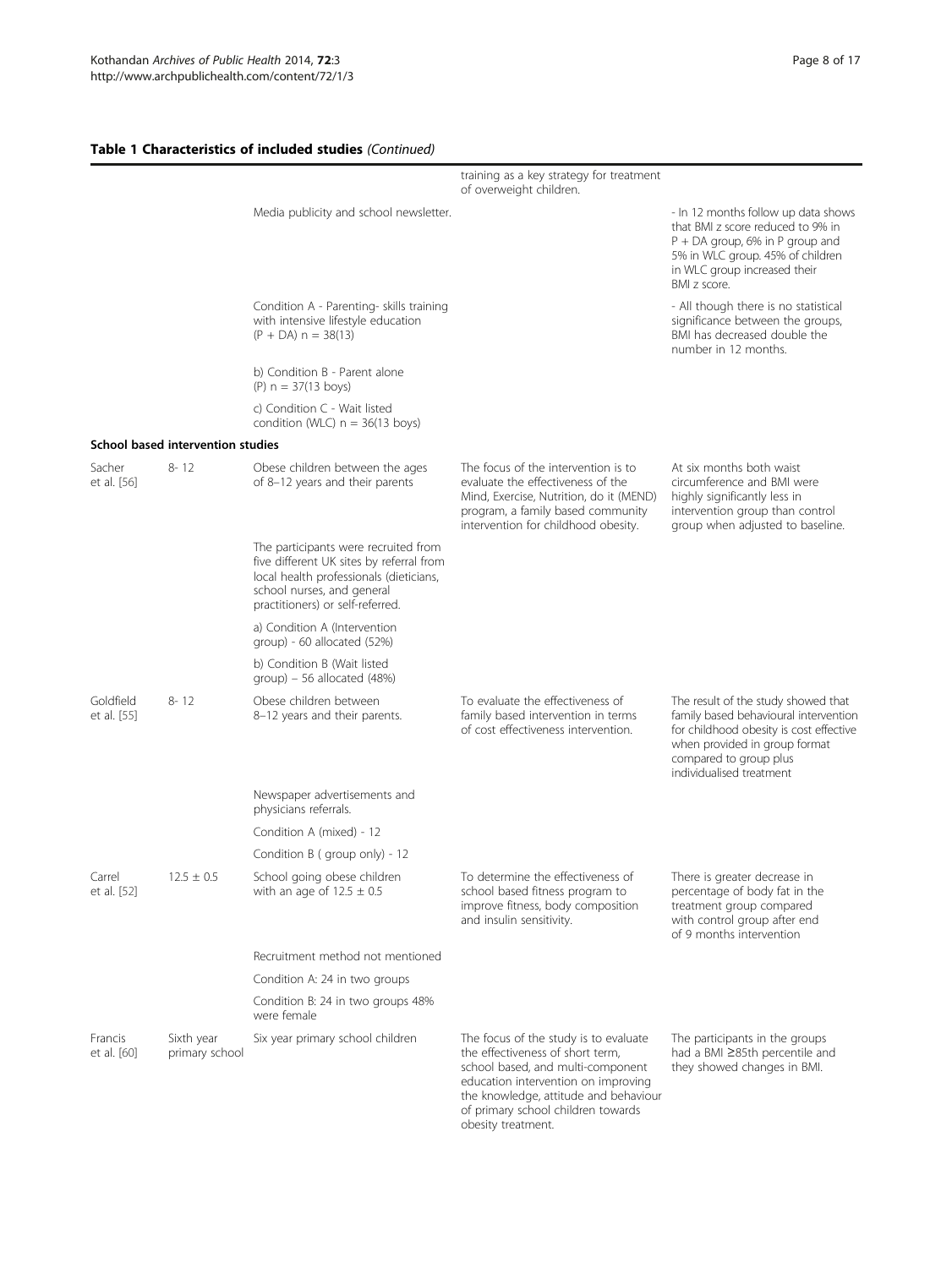#### Table 1 Characteristics of included studies (Continued)

|                               |                            | The district schools were randomly                                                                                                                                                  |                                                                                                                                                                               |                                                                                                                                                                                               |
|-------------------------------|----------------------------|-------------------------------------------------------------------------------------------------------------------------------------------------------------------------------------|-------------------------------------------------------------------------------------------------------------------------------------------------------------------------------|-----------------------------------------------------------------------------------------------------------------------------------------------------------------------------------------------|
|                               |                            | selected by SPSS computer software.                                                                                                                                                 |                                                                                                                                                                               |                                                                                                                                                                                               |
|                               |                            | Number of participants in<br>each condition                                                                                                                                         |                                                                                                                                                                               |                                                                                                                                                                                               |
|                               |                            | a) Condition A $n = 56$                                                                                                                                                             |                                                                                                                                                                               |                                                                                                                                                                                               |
|                               |                            | b) Condition B $n = 27$                                                                                                                                                             |                                                                                                                                                                               |                                                                                                                                                                                               |
| Sahota<br>et al. [53]         | $7 - 11$                   | Children between the ages<br>of 7-11 years.                                                                                                                                         | The focus of the study is to assess if a<br>school intervention was effective in<br>reducing risk factor and management<br>of obesity                                         | The program was successful in<br>producing changes in school level.                                                                                                                           |
|                               |                            | Recruitment method<br>not mentioned                                                                                                                                                 | The focus of the intervention is to<br>assess o school based intervention<br>in reducing childhood obesity<br>among urban areas in china.                                     | -Only positive outcome increase<br>in consumption vegetable.                                                                                                                                  |
|                               |                            | Condition A: $n = 314$                                                                                                                                                              |                                                                                                                                                                               | The study is effective in reducing<br>the childhood obesity among<br>schoolchildren in Beijing.                                                                                               |
|                               |                            | Condition B: $n = 322$                                                                                                                                                              |                                                                                                                                                                               |                                                                                                                                                                                               |
|                               |                            | Primary school children in<br>grade between 1-4.                                                                                                                                    |                                                                                                                                                                               |                                                                                                                                                                                               |
|                               |                            | Five district schools were selected<br>and randomised into intervention<br>and control group.                                                                                       |                                                                                                                                                                               |                                                                                                                                                                                               |
|                               |                            | Condition A $n = 257$                                                                                                                                                               |                                                                                                                                                                               |                                                                                                                                                                                               |
|                               |                            | Condition $B_n = 246$                                                                                                                                                               |                                                                                                                                                                               |                                                                                                                                                                                               |
| Jiang<br>et al. [67]          | 1-4 primary<br>year school | Primary school children in<br>grade between 1-4.                                                                                                                                    | The focus of the intervention is<br>to assess o school based intervention<br>in reducing childhood obesity among<br>urban areas in china.                                     | The study is effective in<br>reducing the childhood<br>obesity among schoolchildren<br>in Beijing.                                                                                            |
|                               |                            | Five district schools were selected<br>and randomised into intervention<br>and control group.                                                                                       |                                                                                                                                                                               |                                                                                                                                                                                               |
|                               |                            | Condition A $n = 257$                                                                                                                                                               |                                                                                                                                                                               |                                                                                                                                                                                               |
|                               |                            | Condition $B_n = 246$                                                                                                                                                               |                                                                                                                                                                               |                                                                                                                                                                                               |
| <b>Vissers</b><br>et al. [57] | $17 \pm 1.3$               | Secondary school children<br>with the mean age of 17.5<br>$(\pm 1.3 \text{ years})$                                                                                                 | The focus of the study is to evaluate<br>the effect of multidisciplinary school<br>based intervention for the overweight<br>and obese students attending<br>secondary school. | A school based multi-disciplinary<br>lifestyle intervention is effective<br>and had a promising result to<br>reduce body weight, BMI and<br>improve the aspects of the<br>metabolic syndrome. |
|                               |                            | Secondary vocational education<br>schools were contacted to participate<br>in educational project on nutrition,<br>physical activity and health for all<br>students in third grade. |                                                                                                                                                                               |                                                                                                                                                                                               |
|                               |                            | Condition A (intervention) $n = 37$                                                                                                                                                 |                                                                                                                                                                               |                                                                                                                                                                                               |
|                               |                            | Condition B (control) $n = 39$                                                                                                                                                      |                                                                                                                                                                               |                                                                                                                                                                                               |

#### Other sources of bias

In some family-based interventions studies the sample size varied from n = 24–192 and 48–636, and in school-based intervention studies power calculation was not discussed. A study by Janicki et al. [\[50\]](#page-15-0) provided \$50 for each attendee on assessment in the family-based intervention group and another study by Janicki et al. [\[50](#page-15-0)] offered free subscriptions for the fitness centre, which might be risk of bias.

# School-based intervention versus family-based intervention Post treatment weight outcome

Seven studies from family-based and four studies in schoolbased intervention groups reported statistically significant results with weight as an outcome measure. On the other hand, a study by Sahota et al. [\[53\]](#page-16-0) from the school-based intervention group showed an insignificant result and a study by Janicki et al. [\[50](#page-15-0)] did not report the post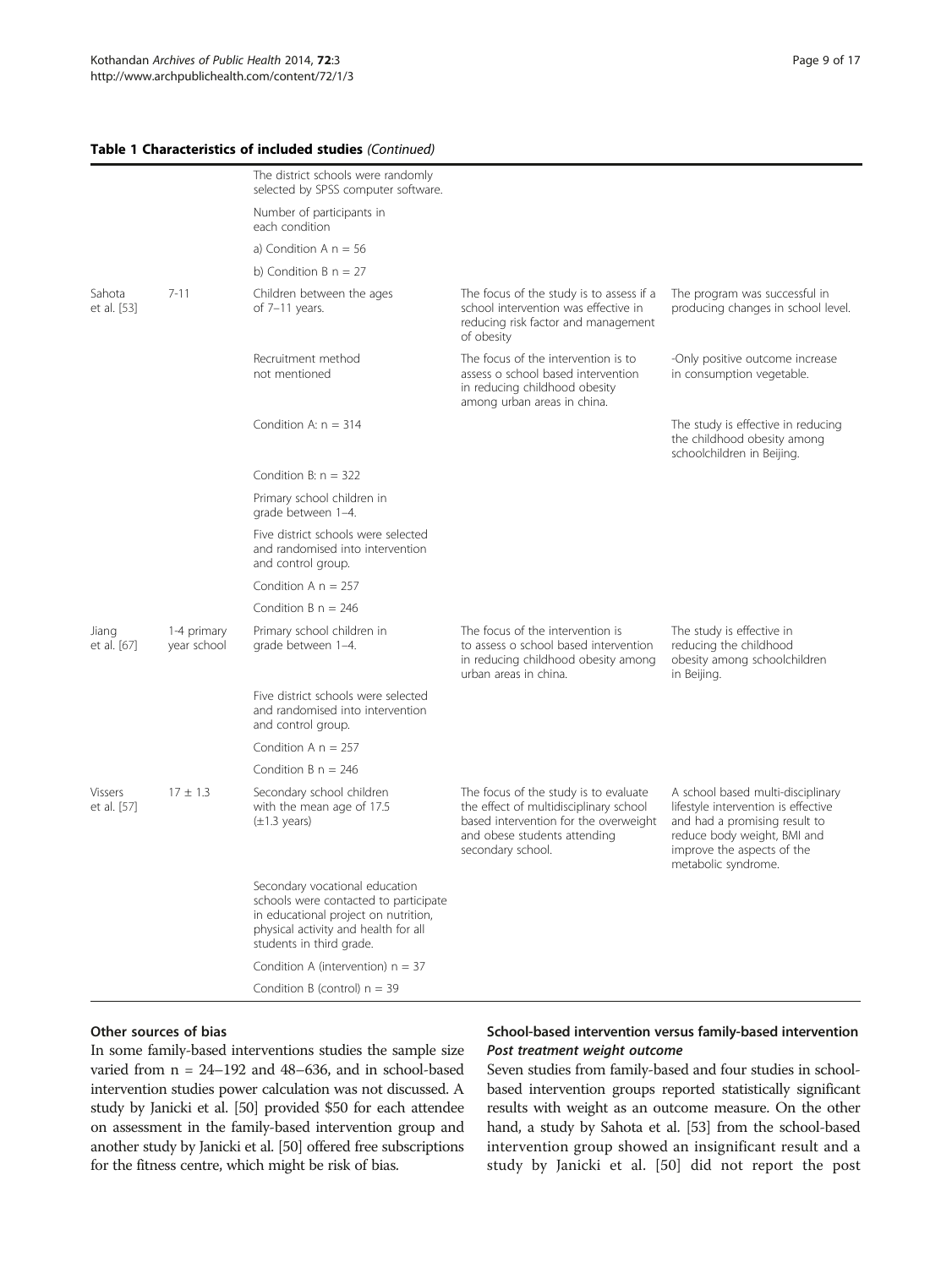| Study ID                 | <b>Behavioural</b> | <b>Physical activity</b> | <b>Diet</b> | <b>Others</b>                                |
|--------------------------|--------------------|--------------------------|-------------|----------------------------------------------|
| Jiang et al. [67]        | X                  | Χ                        | Χ           |                                              |
| Garipagaoglu et al. [58] | X                  |                          |             | sedentary life style                         |
| Janicki et al. [50]      | X                  | Χ                        | X           |                                              |
| Kalarchian et al. [51]   | X                  | Χ                        | X           | Setting goals                                |
| Golan et al. [59]        | X                  | Χ                        | X           | Life style                                   |
| Golley et al. [68]       |                    |                          |             | Life style parenting skills                  |
| Sacher et al. [56]       | X                  |                          | X           | Life style program                           |
| Goldfield et al. [55]    | X                  | Χ                        | X           | Stimulus control Reinforcement, self-monitor |
| Carrel et al. [52]       |                    | Χ                        | X           | Fitness/ Lifestyle                           |
| Francis et al. [60]      |                    | X                        | X           | Activities increasing the interest           |
| Sahota et al. [53]       |                    |                          |             | Life style change                            |
| Jiang et al. [61]        | X                  | X                        | Χ           |                                              |
| Vissers et al. [57]      | X                  | Χ                        | Χ           | Goals                                        |
|                          |                    |                          |             |                                              |

<span id="page-9-0"></span>Table 2 Interventions used in included studies

(X) Intervention used (\_) Intervention not used.

intervention weight changes in the result. Studies by [[58,67](#page-16-0)] showed a P < 0.0001.

reported a significant reduction in BMI; nevertheless, one by Sahota et al. [[53](#page-16-0)] reported an insignificant decrease.

#### Post treatment BMI outcome:

Short term evaluation of family-based intervention studies reported a significant decrease in post intervention value of P < 0.001 and a study by Sacher et al. [\[56](#page-16-0)] reported a value of  $P = .10$ . A study by Janicki et al. [\[50](#page-15-0)] did not report BMI as an outcome, whereas four studies from the school-based intervention group [[52,57,60,61](#page-16-0)]

Table 3 Outcome measure used in the included studies

| Study                    | Weight                    | BMI | <b>BMI</b> z score | Percentage<br>overweight |
|--------------------------|---------------------------|-----|--------------------|--------------------------|
|                          | Family Based Intervention |     |                    |                          |
| Jiang et al. [67]        | X                         | Χ   |                    |                          |
| Garipagaoglu et al. [58] | Χ                         | X   |                    |                          |
| Janicki et al. [50]      |                           |     | Χ                  |                          |
| Kalarchian et al. [51]   | X                         | X   |                    | X                        |
| Golan et al. [59]        | X                         | X   | X                  | X                        |
| Golley et al. [68]       | X                         | X   | X                  |                          |
| Sacher et al. [56]       | X                         | X   | X                  |                          |
| Goldfield et al. [55]    | X                         | X   |                    | X                        |
|                          | School based intervention |     |                    |                          |
| Carrel et al. [52]       |                           | X   |                    | Χ                        |
| Francis et al. [60]      | X                         | X   |                    |                          |
| Sahota et al. [53]       | X                         | Χ   |                    |                          |
| Jiang et al. [61]        | X                         | Χ   |                    | X                        |
| Vissers et al. [57]      | Χ                         | Χ   |                    | Χ                        |

(X) Out measure used (\_) Outcome measure not used.

#### Post treatment BMI Z score

A study by Janicki et al. [\[50](#page-15-0)] showed a BMI z score as the only outcome measure which compared three different groups: family-based, parent only and wait listed. The parent only group showed a significant reduction when compared to the waitlist group. However, no significant difference was found between the family-based and parent only groups. Further, a study by Sacher et al. [[56](#page-16-0)], reported P <0.0001 for 6 months and 0.7 during the 12 months follow up. This shows that the reduction in the BMI Z score is not maintained long term, which was not reported in school-based intervention studies.

#### Post treatment percentage overweight

Three studies [[51](#page-15-0)[,55,59\]](#page-16-0) from the family-based intervention group and a study [\[52\]](#page-16-0) from the school-based intervention group reported a significant decrease in percentage overweight. A study by Kalarchian et al. [[51](#page-15-0)] reported a significant reduction by  $P = 0.0001$ , .0004 and .02 for six, twelve and eighteen months.

Secondary outcome

#### Grey Literature:

In developing a Consensus Statement for childhood obesity, the international assembly presented the evidence, developed recommendations and served a platform, which aimed to offer future remedial actions on international context. Apart from other pharmacological treatment, the consensus statement also emphasised that family-based programmes which include a behavioural programme might be effective in treating obesity among children [[69](#page-16-0)].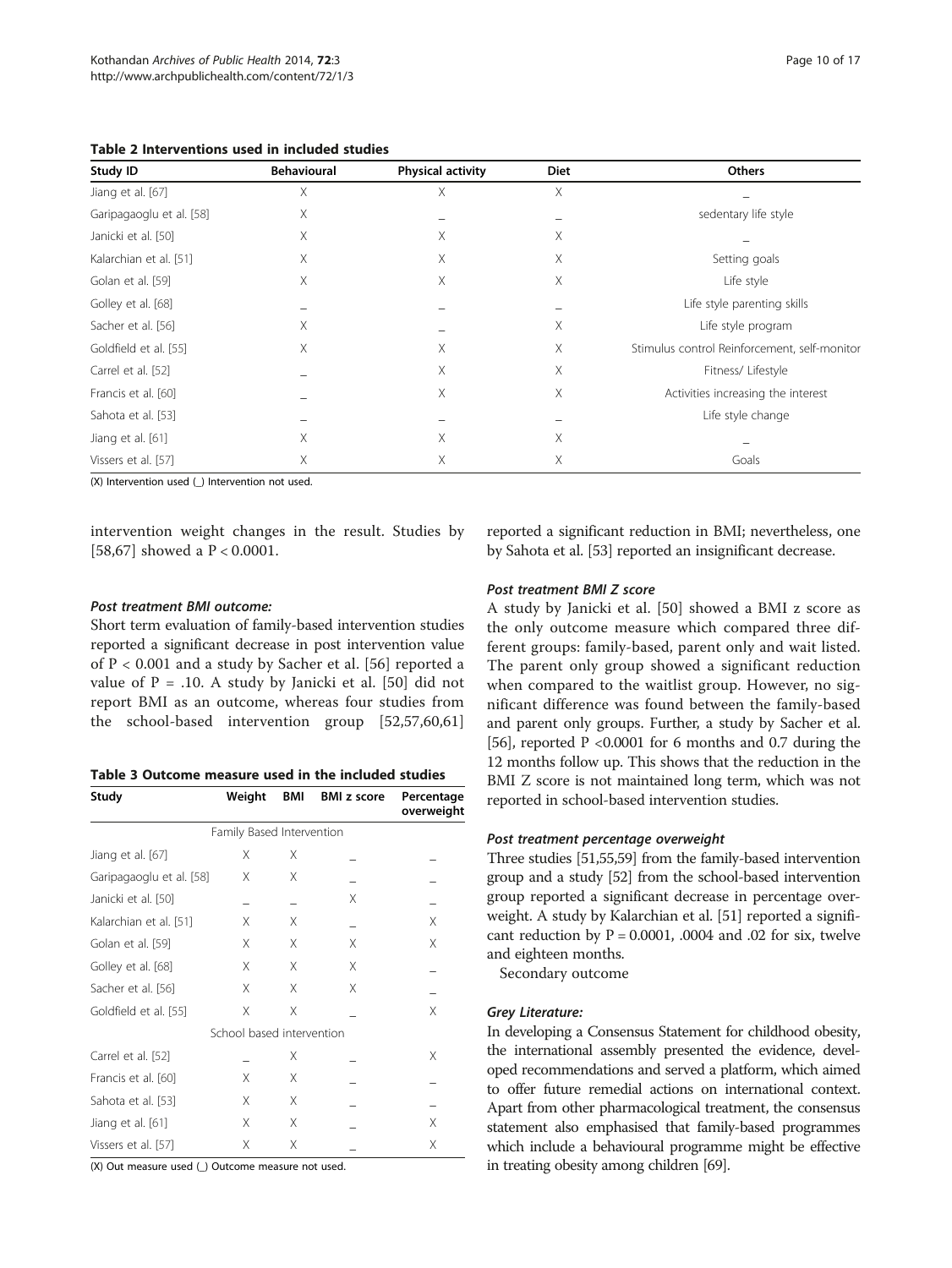# <span id="page-10-0"></span>Table 4 Methodological quality of included studies

|                 | <b>CASP</b> questions                                                                | Jiang<br>et al. [67]           | Garipagaoglu<br>et al. [58]   | Janicki<br>et al. [50]     | <b>Kalarchian</b><br>et al. [51]          | Golan<br>et al. [59]               | Golley<br>et al. [68]        | Sacher<br>et al. [56] |
|-----------------|--------------------------------------------------------------------------------------|--------------------------------|-------------------------------|----------------------------|-------------------------------------------|------------------------------------|------------------------------|-----------------------|
|                 | Did the study ask clearly Focussed Question?                                         | Yes                            | Yes                           | Yes                        | Yes                                       | Yes                                | Yes                          | Yes                   |
| 2               | Was this a RCT and it is appropriate so?                                             | Yes                            | Yes                           | Yes                        | Yes                                       | Yes                                | Yes                          | Yes                   |
| 3               | Were the participants appropriately<br>allocated to intervention and control group?  | Yes                            | Yes                           | Yes                        | Yes                                       | Yes                                | Yes                          | Yes                   |
| $\overline{4}$  | Participants, staffs and Intervention<br>Personnel blind to participants?            | <b>No</b>                      | <b>No</b>                     | <b>No</b>                  | <b>No</b>                                 | Yes                                | Yes (single<br>blinded)      | Yes                   |
| 5               | Were all the participants who entered the<br>trial are accounted for its conclusion? | Yes                            | Yes                           | Yes                        | Yes                                       | Yes                                | Yes                          | Yes                   |
| 6               | Were all the participants in all groups<br>followed up and data collected?           | Yes                            | Yes                           | Yes                        | Yes                                       | Yes                                | Yes                          | Yes                   |
|                 | Did the study have enough participants to<br>minimise the chance to play?            | Yes                            | Yes                           | <b>No</b>                  | Yes                                       | <b>No</b>                          | Yes                          | Yes                   |
| 8               | How the results presented and what are<br>the main results?                          | Parent, Based,<br>Intervention | Group, Based,<br>Intervention | Parent, Only, Intervention | Family based<br>intervention- short term. | The participant<br>were not enough | $SS, P + DA$<br>is effective | HighlySS, <0.0001     |
| 9               | How precise are results?                                                             | SS < 0.001                     | SS < 0.05                     | SS Result                  | SS < 0.0001                               | SS result for parent<br>only group | Yes                          | Yes                   |
| 10 <sup>°</sup> | Were all the outcomes considered so<br>that result can be applied?                   | Yes                            | Yes                           | Yes                        | Yes                                       | <b>No</b>                          | Yes But BMI<br>not reported  | yes                   |
|                 | Total:                                                                               | 9/10                           | 9/10                          | 8/10                       | 9/10                                      | 8/10                               | 10/10                        | 10/10                 |

Note: Eligibility criteria item doesn't contribute to total score.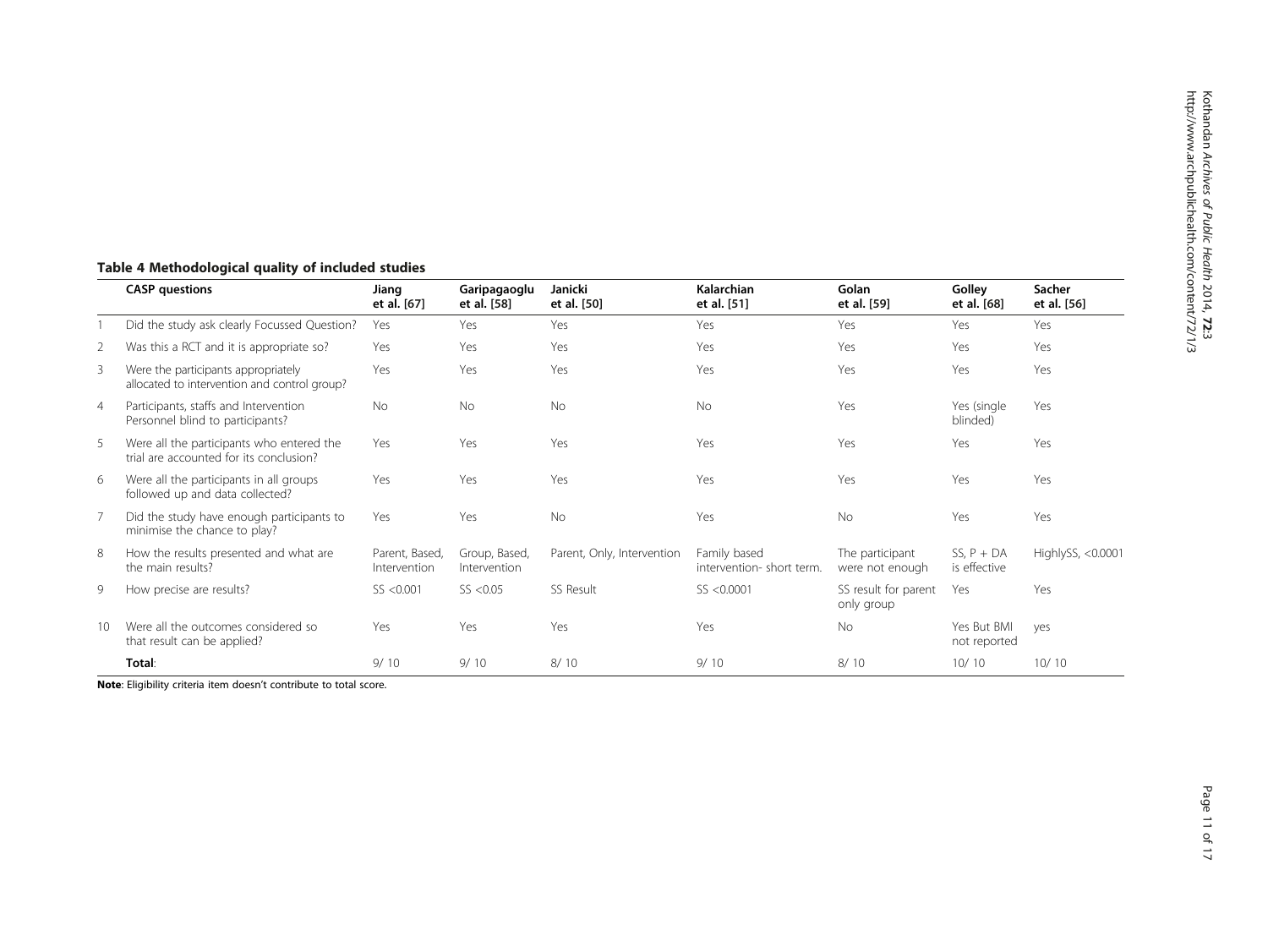# <span id="page-11-0"></span>Table 5 Methodological quality of included studies

| <b>S. No.</b> | <b>CASP</b> questions                                                                | Goldfield<br>et al. [55]     | Carrel<br>et al. [52] | <b>Francis</b><br>et al. [60] | Sahota<br>et al. [53] | Jiang<br>et al. [61]               | <b>Vissers</b><br>et al. [57] |
|---------------|--------------------------------------------------------------------------------------|------------------------------|-----------------------|-------------------------------|-----------------------|------------------------------------|-------------------------------|
|               | Did the study ask clearly Focussed Question?                                         | Yes                          | Yes                   | yes                           | Yes                   | Yes                                | Yes                           |
| 2             | Was this a RCT and it is appropriate so?                                             | Yes (Only random allocation) | Yes                   | Yes                           | Yes                   | Yes                                | Yes                           |
| 3             | Were the participants appropriately allocated to intervention<br>and control group?  | Yes                          | Yes                   | Yes                           | Yes                   | Yes                                | Yes                           |
| 4             | Participants, staffs and Intervention Personnel blind to participants?               | <b>No</b>                    | No.                   | <b>No</b>                     | <b>No</b>             | No.                                | <b>No</b>                     |
| 5             | Were all the participants who entered the trial are accounted<br>for its conclusion? | Yes                          | Can't tell            | Yes                           | Can't tell            | Yes                                | Can't tell                    |
| 6             | Were all the participants in all groups followed up and<br>data collected?           | <b>No</b>                    | Can't tell            | Yes                           | Can't tell            | <b>No</b>                          | <b>No</b>                     |
|               | Did the study have enough participants to minimise the<br>chance to play?            | <b>No</b>                    | No.                   | Yes                           | Yes                   | Yes                                | Yes                           |
| 8             | How are the results presented and what is the main result?                           | SS in group treatment        | SBI effective         | SBI effective                 | SBI effective         | SBI effective                      | SBI effective                 |
| 9             | How precise are results?                                                             | < .01                        | < 0.04                | SS result                     | Effective             | < 0.01                             | < 0.01                        |
| 10            | Were all the outcomes considered so that result can<br>be applied?                   | <b>No</b>                    | yes                   | Can't tell                    | Yes                   | No (some patient lack<br>follow up | yes                           |
|               | Total:                                                                               | 6/10                         | 6/10                  | 7/10                          | 7/10                  | 7/10                               | 7/10                          |

Note: Eligibility criteria item doesn't contribute to total score.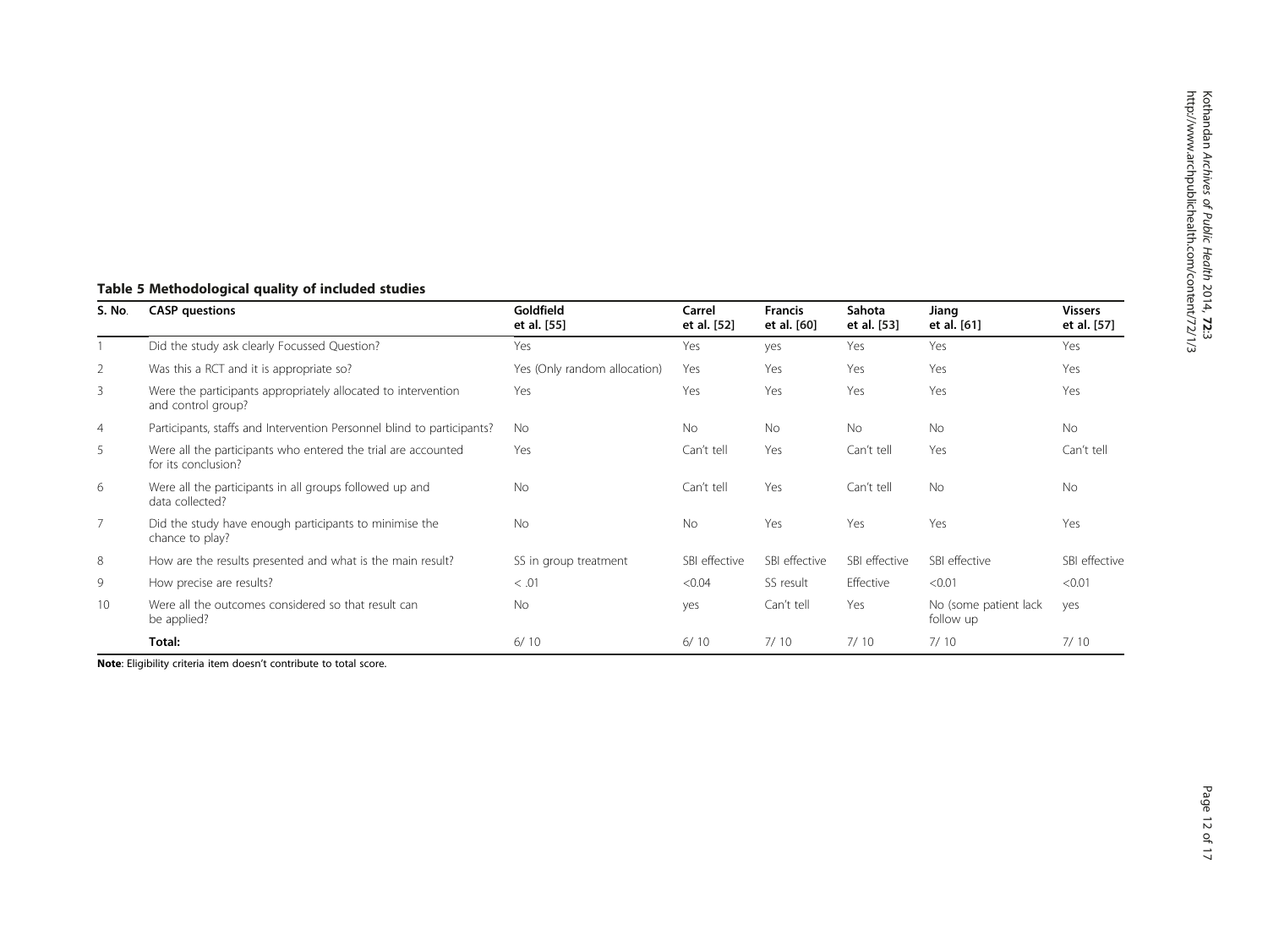#### Excluded studies:

Ten studies [\[4](#page-15-0)[,70](#page-16-0)-[78](#page-16-0)] were excluded from the review due to the various reasons detailed in Tables [3](#page-9-0) and [5](#page-11-0).

# Discussion

Thirteen randomised control trials were included in this review, of which eight were based on family-based interventions and five were school-based interventions. The included studies were based only on treatment aspects of childhood obesity by comparing two strategies such as family and school-based interventions. Most of the studies reported positive effects on the treatment of childhood obesity through either family- or schoolbased intervention frameworks, but the challenge remains as to which of the two interventions is most effective. Whether the question was fully answered or not, the review identified some evidence on the effectiveness of various stages of the interventions in treating childhood obesity.

The included trials for review were heterogeneous and involved children between the ages of 6 and 17 years. Eight studies  $(n = 8)$  focused on family-based intervention studies with participants ( $n = 721$ ) and five ( $n = 5$ ) for school-based intervention studies with participants  $(n = 1346)$ . Seven studies in the family-based intervention reported to be effective except for one study by Goldfield et al. [[55](#page-16-0)], which focussed on cost effectiveness of the intervention. The family-based intervention studies reported their effectiveness depending on various factors such as the type of intervention, methodological quality, outcome, follow up and miscellaneous factors such as the setting, intervention personnel and duration of treatment [[54\]](#page-16-0).

The interventional components of childhood obesity include behaviour change, diet and physical activity [\[62](#page-16-0)]. Family-based interventions utilised all the three components, more specifically dietary behaviour changes, except for one trial by Golley et al. [[68\]](#page-16-0), which utilised lifestyle parent skills as a foundation for successful intervention that places a regular, targeted increase in physical activity and targeted reduction in high fat foods. Barlow and Dietz [\[63](#page-16-0)] reported that parent-involved programmes had short or long-term beneficial effects on the BMI of participants, which was supported by Jiang et al. [\[67](#page-16-0)]. Most of the school-based programmes used physical activity and dietary changes as their intervention, which proved to be effective in the short term [[17\]](#page-15-0). However, a systematic review by Katz et al. [\[32](#page-15-0)] found that physical activity and nutrition proved to be effective in decreasing BMI among the intervention group when compared to control. The importance of a combined diet, physical activity and behaviour components were highlighted in many studies [[64,65](#page-16-0)], though was observed in family-based rather than school-based intervention studies. Studies by Golan (1998 and 2006) proved parental involvement as effective components of an intervention to treat childhood obesity, which was also reported in a systematic review by Luttikhuis et al. [[5](#page-15-0)] which showed that parental involvement with children younger than twelve years is more effective than at any other age. In the review, it was shown that parental involvement is more effective between the ages of 6 and 12 years than participants over 12 years. In some school-based intervention, the age group between 4 and 17 years proved to be effective and two more studies [[57,60](#page-16-0)] which included children in the 6th year of primary school and  $17 \pm 1.3$  years of age proved to be effective. This might be because older children may experience more benefits from the school-based intervention, which may be due to fact that they can use the skills taught to then compare themselves to younger children [[53,61](#page-16-0)].

The majority of the studies reported a significant decrease in weight after the treatment, but one study [[52](#page-16-0)] did not report weight as an outcome. Statistically significant results were seen in only two studies [[57,67\]](#page-16-0). Although BMI was the most commonly reported outcome, one study [\[50\]](#page-15-0) from a family-based intervention trial did not report BMI as an outcome. Statistically non-significant results were reported in three studies, one from family [[58](#page-16-0)] and two from school-based interventions [\[52,53](#page-16-0)], which might be due to the duration of each trial. For instance, a study by Carrel et al. [\[52\]](#page-16-0) had a duration trial of only one month, which was the least duration for the included studies. Apart from that, all included studies lasted between 3 months and 3 years; family-based intervention trials had an average of 3 to 9 months and a one year follow up. Only one study [[58\]](#page-16-0) that lasted for three months was too short to offer major results for obesity even though at the end, the study reported a significant difference in the post outcome measurement in treating childhood obesity. It was reported that strategies in the treatment of childhood obesity depend on many other determinants like age of the child, metabolism, needs of child and their stage of maturation, etc.

Few studies used participants as less than  $n = 24$  children in at least one group, [\[28\]](#page-15-0) this was more seen in family-based studies than school-based studies, which might be due to the intervention setting involved in the trials [[66](#page-16-0)]. For instance, family-based interventions were held in common centres, community venues or university centres or their home and involved children and their parents or carers. In such settings, participants had to make an effort to take part in the study or intervention, whereas in school-based interventions only children took part in their schools, irrespective of their parents.

Studies by Golan et al. [\[59\]](#page-16-0), Golley et al. [\[68\]](#page-16-0) and Janicki et al. [[50](#page-15-0)] randomised the participants into family-based, parent and children, parent-only group and wait listed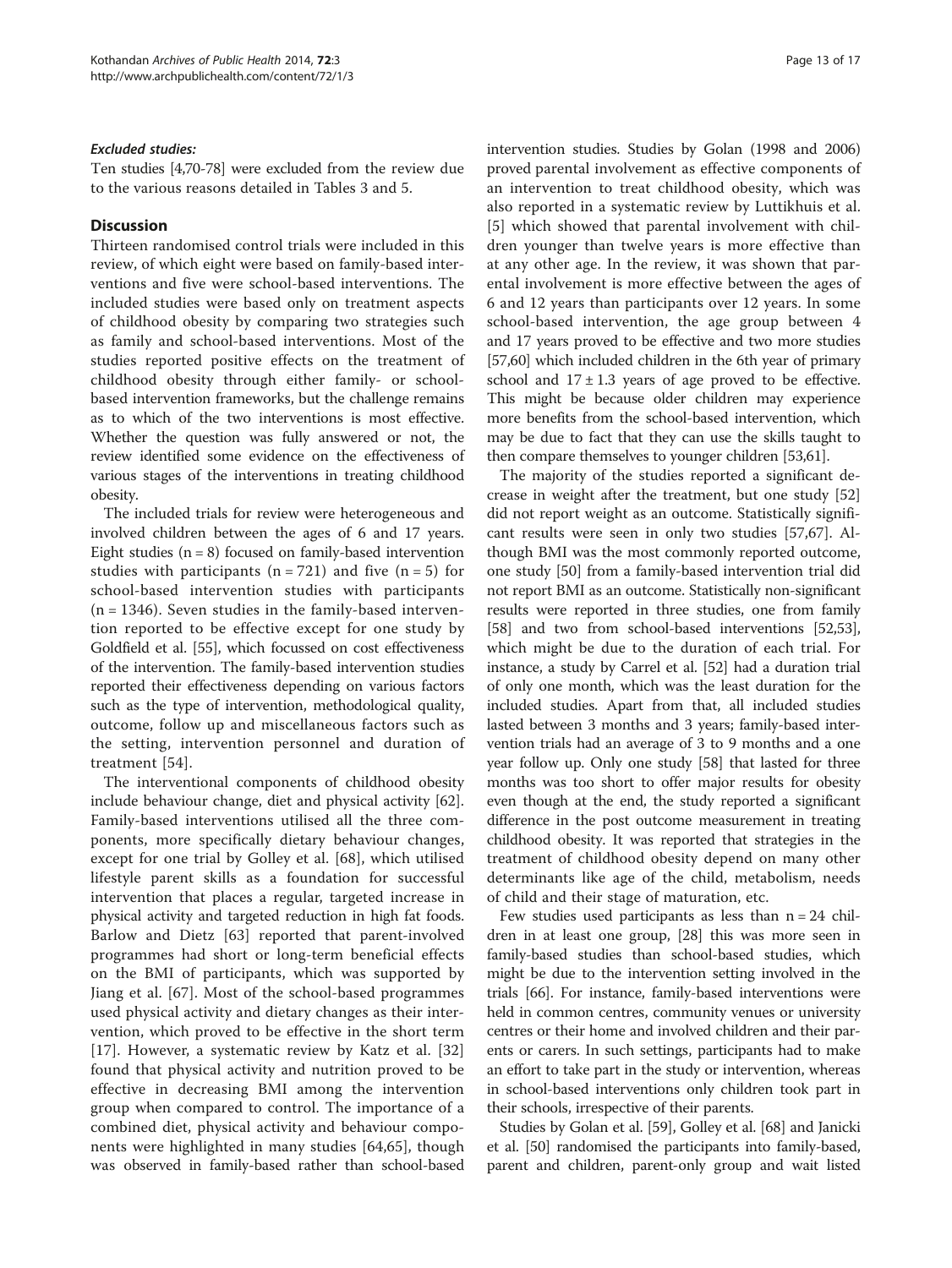group. Two of the studies [\[59,68\]](#page-16-0) reported the parent only group as significantly effective compared to the other groups, which was supported by West et al. [\[79](#page-16-0)]. Jiang et al. [[67\]](#page-16-0) used the participant's home as the setting for the implementation of intervention, where the dieticians provided the intervention along with their family. This was reinforced by Robertson et al. [\[78\]](#page-16-0) in his study called 'families for health' in the UK. On the contrary, few [[29](#page-15-0)] studies reported the effectiveness of using child and parent in a single group. In contrast, school-based intervention groups with only children were found to be effective, except for a study by Sahota et al. [\[53\]](#page-16-0).

Two studies [[52,53\]](#page-16-0) did not account for the missing data during the analysis, but few performed the analysis based on their intention to treat principles. Intention to treat is most important because many studies dealt with high dropout a rate, which was reported in onethird of some studies. Some studies adjusted their baseline measurement with the post-intervention measurement to take account of the dropout rate. Some studies reported the reasons for dropout as transportation or accessibility to community centres [[53\]](#page-16-0), hospitals [[56\]](#page-16-0) and university medical centres [\[51](#page-15-0)]. Other reasons given for dropouts in school-based intervention trials were due to the transfer of children from one school to another.

The analysis of the efficacy of interventions also carried out by comparing the duration of implementation, which proved that interventions lasting more than 6 months showed a significant change in BMI when compared to a duration of less than 6 months (except Sahota et al. [[53](#page-16-0)] in school-based intervention and Garipagaoglu et al. [[58\]](#page-16-0) in family-based intervention). The reason behind the use of longer durations is to allow more time for the participants to lose weight and was predominant in family-based interventions. Additionally, follow up of the study participant plays role in determining the efficacy of treatment [\[80\]](#page-16-0). The majority of studies in the family-based intervention group had a follow up period of 10 months to 1 year, but only one study [[57\]](#page-16-0) from the school-based intervention group reported a follow up of 6 months. The result from follow up studies showed that the weight loss was not maintained when compared to the intervention during the study. This was reported in a study by Kalarchian and colleagues where the intervention group exhibited a greater increase in percentage overweight and BMI in a one-year follow-up than in the usual care group. A study by Sacher et al. [[56](#page-16-0)] maintained the benefits (decrease in BMI and waist circumference) of the trial up to 9 months out of a one-year follow up. Furthermore, many studies showed improved benefits in their secondary outcomes for blood pressure, heart rate and physical activity levels in the long term.

Appraisal of the studies was carried out through CASP tool, adapted to evaluate the methodological quality of the included randomised controlled trials [[47](#page-15-0)]. The result from the methodological analysis showed some inadequacies, which makes it difficult to illustrate the conclusion of the included studies. The majority of the studies used a minimum of two groups (intervention and control or usual care group) up to a maximum three groups (e.g. family-based, parent and children, parent only or wait-listed group). It was interesting that four studies [[52,53,55,67](#page-16-0)] did not report the randomisation procedure. Out of eight trials in a family-based intervention, five attained a high quality score through the CASP tool. Regarding the number of participants, the study with fewer participants resulted in a low methodological quality, which was seen in Goldfield et al. [\[55](#page-16-0)] and compared to Sacher et al. [[56](#page-16-0)] which resulted in a high methodological quality. Most of the school-based intervention trials shared a methodological quality between six and seven. The reason behind the low methodological quality is that, school- based intervention does not report blinding of participants due to most of the intervention held in schools with classroom-based activities and improvement or addition of activities in physical education class, where the blinding of the participants was not feasible [\[31\]](#page-15-0). Some of the studies also showed a low attrition rate, which was not accounted for in the conclusion and follow up. In addition, a review by Wilson and colleagues [[81](#page-16-0)] found that a disadvantage in determining the effectiveness of family-based intervention trials is the use of a behavioural component.

Nevertheless, family-based intervention provides several other advantages in reducing obesity, e.g., cost-effectiveness, sharing of experiences, easy implementation of principles to day-to-day life and benefits a greater number of children per professional [\[51](#page-15-0),[58,59,67](#page-16-0),[68\]](#page-16-0). Likewise, older children may experience more benefits from a school-based intervention, which may be because they can more effectively use the skills taught to them than younger children [[53,61](#page-16-0)]. Moreover, one study reported that five obese children at the end of a trial were categorised as non-obese at the end of the follow-up period [[58](#page-16-0)]. In a few studies [\[30\]](#page-15-0), a poor compliance rate was reported in both groups, especially among the familybased intervention trials.

The review determined and compared the two strategies, school- and family-based interventions using components of behavioural, diet/nutrition and physical activity. In addition, a comparison was carried out using an appraisal (CASP) tool to check the quality of included studies, which reflected some weaknesses in methodological quality in terms of the number of participants, randomisation procedure and follow up. In previous studies [[52,82](#page-16-0)], the association between physical activity, nutrition, behaviour and obesity was well established. However, there is no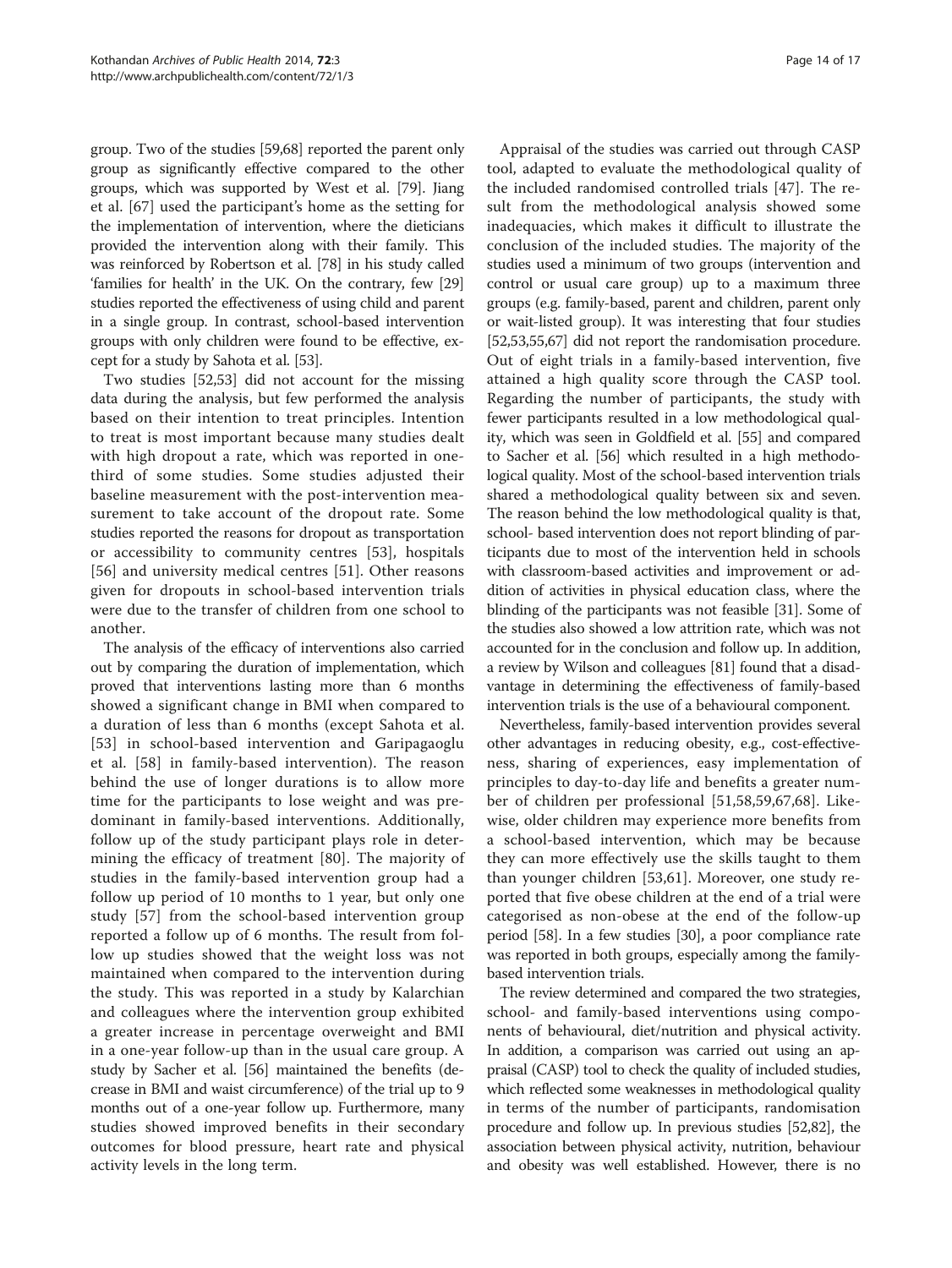conclusive evidence in comparing the strategies because of the heterogeneity that prevails among the included studies to find out which one is effective. Rather, there is evidence suggesting the involvement of parents in a school setting may be beneficial [\[82,83\]](#page-16-0). Furthermore, Dietz and Gortmaker [[84](#page-16-0)] concluded that parental involvement is an essential component of any obesity treatment, without which the result will be transitory [\[36,](#page-15-0)[74\]](#page-16-0).

It has been seen that research in this particular area is difficult to conduct because it involves children, though it is most important in situations where childhood obesity is becoming a global epidemic in terms of nutrition rate [[85](#page-16-0)]. Halting this epidemic is possible through combining treatment strategies along with some preventive initiative. However, heterogeneity data from the trials makes it difficult to conclude that one particular strategy or combination is more effective in the treatment of childhood obesity. Improving our understanding and reporting these findings could inform policy and guide public health efforts in the treatment of childhood obesity.

#### Limitations:

There are several limitations for the review, which should be acknowledged. The selections of trials were based on eligibility criteria which limited publications to those that met the eligibility criteria between the years 2001 and 2010. Using this CASP checklist to assess quality of reporting is also subjective to bias, as there is a possibility that the user may interpret the criteria differently (in spite of given guidelines). It is unfeasible to ascertain the majority of factors concerning a lack of detailed reporting, which often results from a word limit set by medical journals [[82](#page-16-0)]. It is vital that the researcher reports the standard deviations and confidence intervals in studies, which would make it easier to compute the effect size in determining which intervention is more effective. In addition, the studies using different recruitment methods are an additional limitation for the review. Furthermore, the heterogeneity in the intervention period may confound the intervention results, though it is difficult to avoid this type of heterogeneity.

#### Conclusions

A limited conclusion was drawn regarding the effective strategy in the treatment of childhood obesity. One of the important conclusions to be made about the interventions is the theoretical underpinning of each intervention. For instance, family-based interventions used social cognitive theory, the trans-theoretical model, and many other behavioural models in treating children as their parents, whereas school-based interventions lacked theoretical models in their studies. In addition, involving the parents directly in the treatment could yield a more effective outcome. As seen from the included studies, school-based intervention is either ineffective or shows effective short-term results rather than long-term results, whereas family-based behavioural intervention showed a long-term positive outcome for overweight and obese children. In the same way, involving parents directly in school-based intervention adds to the beneficial outcome, instead of considering a separate school and family-based intervention for effective results.

#### Implications for practice

It has been seen that limited quantities of data are available to determine the effectiveness of one possible intervention, as both show potential results. Nevertheless, family-based intervention favoured more points in terms of participants, type and duration of intervention and usage of theoretical model for treatment. However, combining both the familyand school-based interventions might be effective for longterm results. Behavioural programs have a promising effect in reducing weight and maintaining a healthy weight in the long term. When it comes to validity, a few studies had a small sample size, greater dropout rate and unadjusted outcome measure, posing the possibility of a small study bias. Moreover, the studies' findings may be non-generalisable. This review demonstrates that an intervention focusing on short-term strategies (family- or school-based) is not effective in treating obesity. Rather, practitioners need to consider long-term interventional strategies that will have a long-term maintenance effect on obesity.

#### Implications for research

Several methodological randomised controlled studies are needed to determine the effectiveness of family- and school-based interventions using primary outcomes such as weight, BMI, percentage overweight and waist circumference. The research studies with the possibility to report some basic primary outcomes would avoid the heterogeneity among the studies because most of the included studies used different outcome measures, which make it difficult to consolidate the effectiveness of any particular strategy. Baranowski and colleagues [[86](#page-16-0)], who reported that the measures of height, weight and BMI are crucial for surveillance, effectiveness and epidemiological research, support this statement. The studies should include experimental research design, which involves physical activity, diet, lifestyle and behaviour in one single strategy. A few of the included studies [[52,56,59\]](#page-16-0) had only a few participants, which makes their study uncertain for decision-making. Therefore, studies should use an adequate number of participants, which is more important than any experimental design study and with a reliable outcome measurement. The intervention should be implemented on a long term basis allowing the children to change their behaviour long term instead of the short term approaches implement for one [\[60\]](#page-16-0) and three [[58](#page-16-0)] months.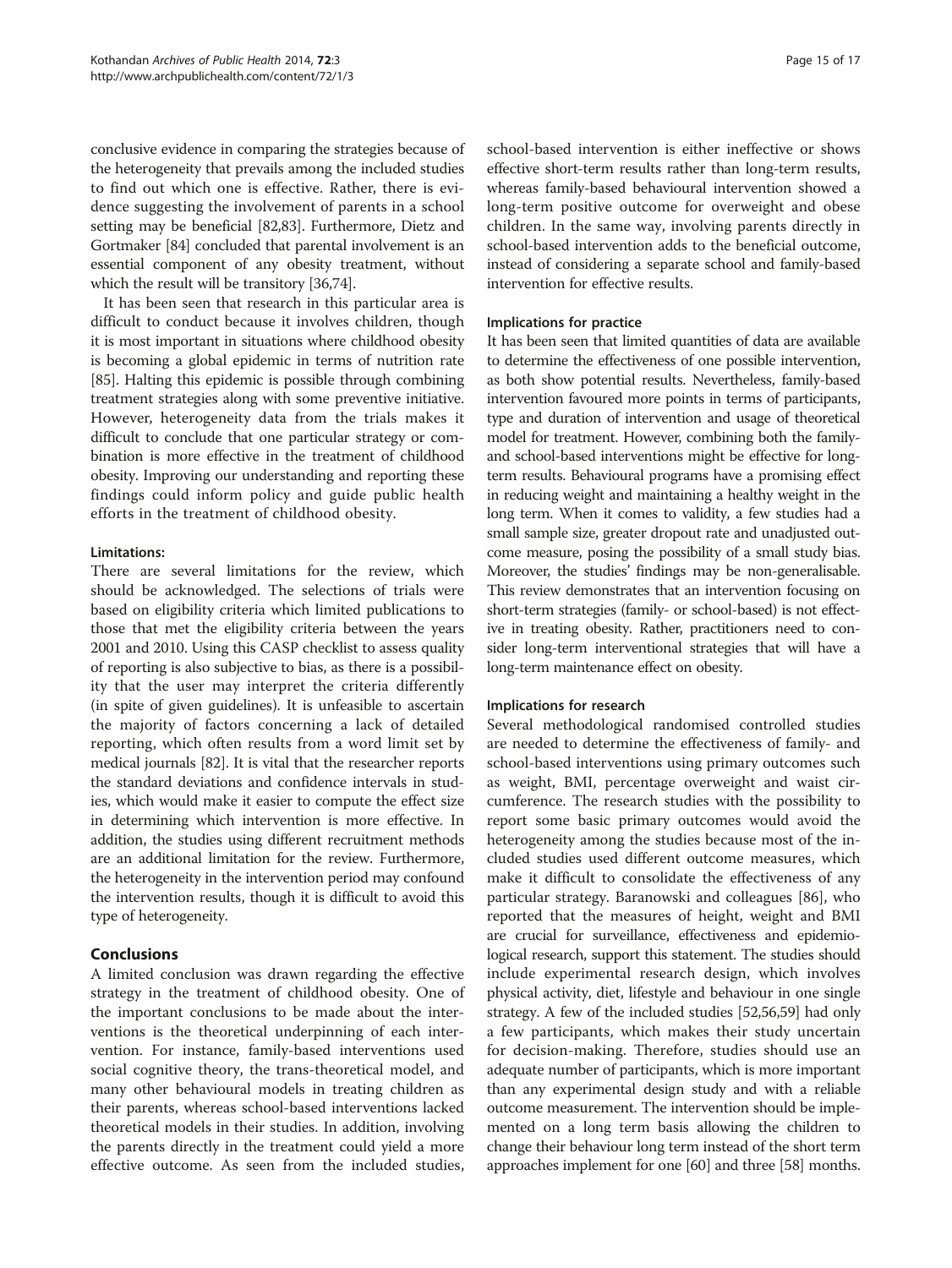<span id="page-15-0"></span>Long-term follow up measurements of the trials are also lacking in some of the included studies. When it comes to quality of study, only one [\[68](#page-16-0)] reported the use of quality assessment; therefore, it is vital to report the quality of the findings using a statement or checklist. This review does not make any definitive implications regarding the components of strategies (physical activity or diet), as more research has already been reported [32].

#### Competing interests

The author declares that she has no competing interests.

Received: 14 July 2013 Accepted: 25 November 2013 Published: 29 January 2014

#### References

- 1. IOTF: 2010. Accessed at:<http://www.iotf.org/childhoodobesity.asp>.
- Wang Y: Child Obesity and Health. In International Encyclopaedia of Public Health. Edited by Kris H. Oxford: Academic Press; 2008:590–604.
- 3. Tucker SJ: Parents as agents of change for childhood obesity prevention: a clinical nursing research programme. Paediatrics and Child Health 2009, 19:S189–S193.
- Resnick EA, Bishop M, O'Connell A, Hugo B, Isern G, Timm A, Ozonoff A, Geller AC: The CHEER Study to Reduce BMI in Elementary School Students: a School-Based, Parent-Directed Study in Framingham, Massachusetts. The Journal of School Nursing 2009, 25(5):361.
- 5. Luttikhuis HO, Baur L, Jansen H, Shrewsbury V, O'Malley C, Stolk R, Summerbell C: Interventions for treating obesity in children. Cochrane collaboration 2009,  $3:1 - 57$
- 6. Maura M: Global childhood obesity: how to curb an epidemic. J Paediatr Nursing 2008, 23(1):1–4.
- 7. KIGGS: 2006. Accessed from: [http://www.kiggs.de/experten/index.html.](http://www.kiggs.de/experten/index.html)
- 8. Singh SK, Kapoor D, Goyal R, Rastogi A, Kumar S, Mishra OP: Childhood obesity: Contributing factors and consequences in Indian children. Diabetes and Metabolic Syndrome. Clin Res Rev 2007, 1(3):167–172.
- Corzilius TL: Overweight and obesity in childhood-A special challenge for public health. Int J hyg Environ Health 2007, 210(5):585-589.
- 10. WHO- Europe: Accessed from: [http://www.euro.who.int/en/what-we-do/](http://www.euro.who.int/en/what-we-do/health-topics/diseases-and-conditions/obesity) [health-topics/diseases-and-conditions/obesity.](http://www.euro.who.int/en/what-we-do/health-topics/diseases-and-conditions/obesity)
- 11. Whitlock E, Williams S, Gold R, Smith P, Shipman S: Screening and Interventions for Childhood Overweight. Pediatrics 2005, 116(1):E125–e144.
- 12. Carroll MD, Flegal KM, Ogden CL: Epidemiologic trends in overweight and obesity. Endocrinol Metab Clin North Am 2003, 32(4):741.
- 13. Musingarimi P: Obesity in the UK: a review and comparative analysis of policies within the devolved administrations. Health Policy 2009, 91(1):10-16.
- 14. XU Y, JI C: Report on Childhood Obesity in China (7) Comparison of NCHS and WGOC. Biomed Environ Sci 2008, 21(4):271–279.
- 15. Dennis MS: Childhood and Adolescent obesity: prevalence and Significance. Pediatri Clin N Am 2001, 48(4):823–854.
- 16. Wang Y: Diet, physical activity, childhood obesity and risk of cardiovascular disease. I Congress Series 2004, 1262:176–179.
- 17. Sharma M: School- based interventions for childhood and adolescent obesity. Obes Rev 2006, 7(3):261–269.
- 18. Srinivasan S, Ambler GR, Baur LA, Garnett SP, Tepsa M, Yap F, et al: Randomized, controlled trial of metformin for obesity and insulin resistance in children and adolescents: improvement in body composition and fasting insulin. J Clin Endocrinol Metabol 2006, 91(6):2074–2080.
- 19. Han JC, Lawlor DA, Kimm SY: Childhood obesity. The Lancet 2010, 375(9727):1737–1748.
- 20. Griffin S, McLean N, Toney K, Hardeman W: Family involvement in weight control, weight maintenance and weight-loss interventions: a systematic review of randomised trials. Int J Obes 2003, 27(9):987–1005.
- 21. Jeor STS, Perumean-chaney S, Sigman-grant M, Williams C, Foreyt J: Family-based interventions for the treatment of childhood obesity. J Am Diet Assoc 2002, 102(5):640–644.
- 22. Young MK, Northern JJ, Lister KM, Drummond JA, O' Brien WH: A meta- analysis of family- behavioral weight loss treatments for children. Clin Psychol Rev 2006, 27:240–249.
- 
- 23. Elfhag K, Rössner S: Who succeeds in maintaining weight loss? A conceptual review of factors associated with weight loss maintenance and weight regain. Obes Rev 2005, 6(1):67-85.
- 24. Epstein LH: Family-based behavioural intervention for obese children. Int J Obes 1996, 20(1):S14-S21.
- 25. Golan M, Crow S: Targeting Parents Exclusively in the Treatment of Childhood Obesity: Long-Term Results. Obesity 2004, 12(2):357–361.
- 26. Diamond G, Josephson A: Family-based treatment research: a 10-year update. J Am Acad Child Adolesc Psychiatry 2005, 44(9):872–887.
- 27. Ells LJ, Campbell K, Lidstone J, Kelly S, Lang R, Summerbell C: Prevention of childhood obesity. Best Pract Res Clin Endocrinol Metab 2005, 19(3):441–454.
- 28. Veugelers PJ, Fitzgerald AL: Effectiveness of school-based programs for preventing childhood obesity: a multilevel comparison. Am J Public Health 2005, 95(3):432–435.
- 29. Zenzen W, Kridli S: Integrative Review of School-based Childhood Obesity Prevention Programs. J Pediatr Health Care 2009, 23(4):242-258.
- 30. Rich LE: Bring more effective tools to the to the weight-loss table. Monitor on Psychology 2004, 35:52.
- 31. Suarez CG, Worley A, Somers KG, Dones V: School- based intervention on childhood obesity: A Meta- analysis. Am J Prev Med 2009, 37(5):418–427.
- 32. Katz DL, O'Connell M, Njike VY, Yeh MC, Nawaz H: Strategies for the prevention and control of obesity in the school setting: systematic review and meta-analysis. Int J Obes 2008, 32(12):1780–1789.
- 33. Connelly JB, Duaso MJ, Butler G: A systematic review of controlled trials of interventions to prevent childhood obesity and overweight: a realistic synthesis of the evidence. Public health 2007, 121(7):510–517.
- 34. CDC: Accessed from:<http://www.cdc.gov/obesity/childhood/>.
- 35. Procter KL, Rudolf MC, Feltbower RG, Levine R, Connor A, Robinson M, Clarke GP: Measuring the school impact on child obesity. Soc Sci Med 2008, 67(2):341–349.
- 36. Berry D: "Family-based interventions for childhood obesity: a review". J Fam Nurs 2004, 10(4):429–449.
- 37. Wilson P, O'Meara S, Summerbell C, Kelly S: The prevention and treatment of childhood obesity. Qual Saf Health Care 2003, 12(1):65.
- 38. Stephenson J, Imrie J: why do we need randomised controlled trials to assess behavioural interventions? Br Med J 1998, 316(7131):316.
- 39. NICE: Accessed from: [http://www.nice.org.uk/niceMedia/pdf/GDM\\_Chapter7\\_0](http://www.nice.org.uk/niceMedia/pdf/GDM_Chapter7_0305.pdf) [305.pdf](http://www.nice.org.uk/niceMedia/pdf/GDM_Chapter7_0305.pdf).
- 40. Pietrobelli A, Faith MS, Allison DB, Gallagher D, Chiumello G, Heymsfield SB: Body mass index as a measure of adiposity among children and adolescents: a validation study. J Paediatr 1998, 132(2):204–210.
- 41. Santos C, Pimenta C, Nobre M: The PICO strategy for the research question construction and evidence search. Rev Lat Am Enfermagem 2007, 15:508–511.
- 42. Huang X, Lin J, Demner-Fushman D: Evaluation of PICO as a knowledge representation for clinical questions. Am Med Inform Assoc 2006, 2006:259–263.
- 43. Centre for Review and Dissemination 'Undertaking systematic reviews of research on effectiveness'. Available at: [http://www.york.ac.uk/inst/crd/pdf/](http://www.york.ac.uk/inst/crd/pdf/Systematic_Reviews.pdf) [Systematic\\_Reviews.pdf](http://www.york.ac.uk/inst/crd/pdf/Systematic_Reviews.pdf).
- 44. Wood L, Egger M, Gluud L, Schulz K, Juni P, Altman D, Gluud C, Martin R, Wood A, Sterne J: Empirical evidence of bias in treatment effect estimates in controlled trials with different interventions and outcomes: meta- epidemiological study. Br Med J 2008, 336(7644):601.
- 45. Petticrew MA, Roberts H: Systematic reviews in the social sciences- a practical guide. Australia: Blackwell publishing; 2009.
- 46. Olivo S, Macedo L, Gadotti I, Fuentes J, Stanton T, Magee D: Scales to assess the quality of randomized controlled trials: a systematic review. Phys Ther 2008, 88(2):156.
- 47. PHRU, CASP tool: Accessed from: [http://www.phru.nhs.uk/Doc\\_Links/rct%](http://www.phru.nhs.uk/Doc_Links/rct%20appraisal%20tool.pdf) [20appraisal%20tool.pdf](http://www.phru.nhs.uk/Doc_Links/rct%20appraisal%20tool.pdf).
- 48. Jones T, Evans D: Conducting systematic review. Aust Crit Care 2000, 13(2):66–71.
- 49. CRD: Undertaking Systematic Reviews of Research on Effectiveness- CRD's Guidance for those Carrying Out or Commissioning Reviews, Research Report. CRD Report ( 4 (2))th edition. York, UK: NHS Centre for Reviews and Dissemination; 2001:2 e.
- 50. Janicki DM, Sallinen B, Perri MG, Lutes LD, Huerta M, Silverstein JH, And Brumback B: Comparison of parents- only Vs Family—based interventions for overweight children in underserved rural settings. Archive Paediatr adolesc Med 2008, 162(12):1119–1125.
- 51. Kalarchian MA, Levine MD, Arslanina SA, Ewing LJ, Houck PR, Cheng Y, Ringham RM, Sheets CA, Marsha D: Family- Based treatment of severe